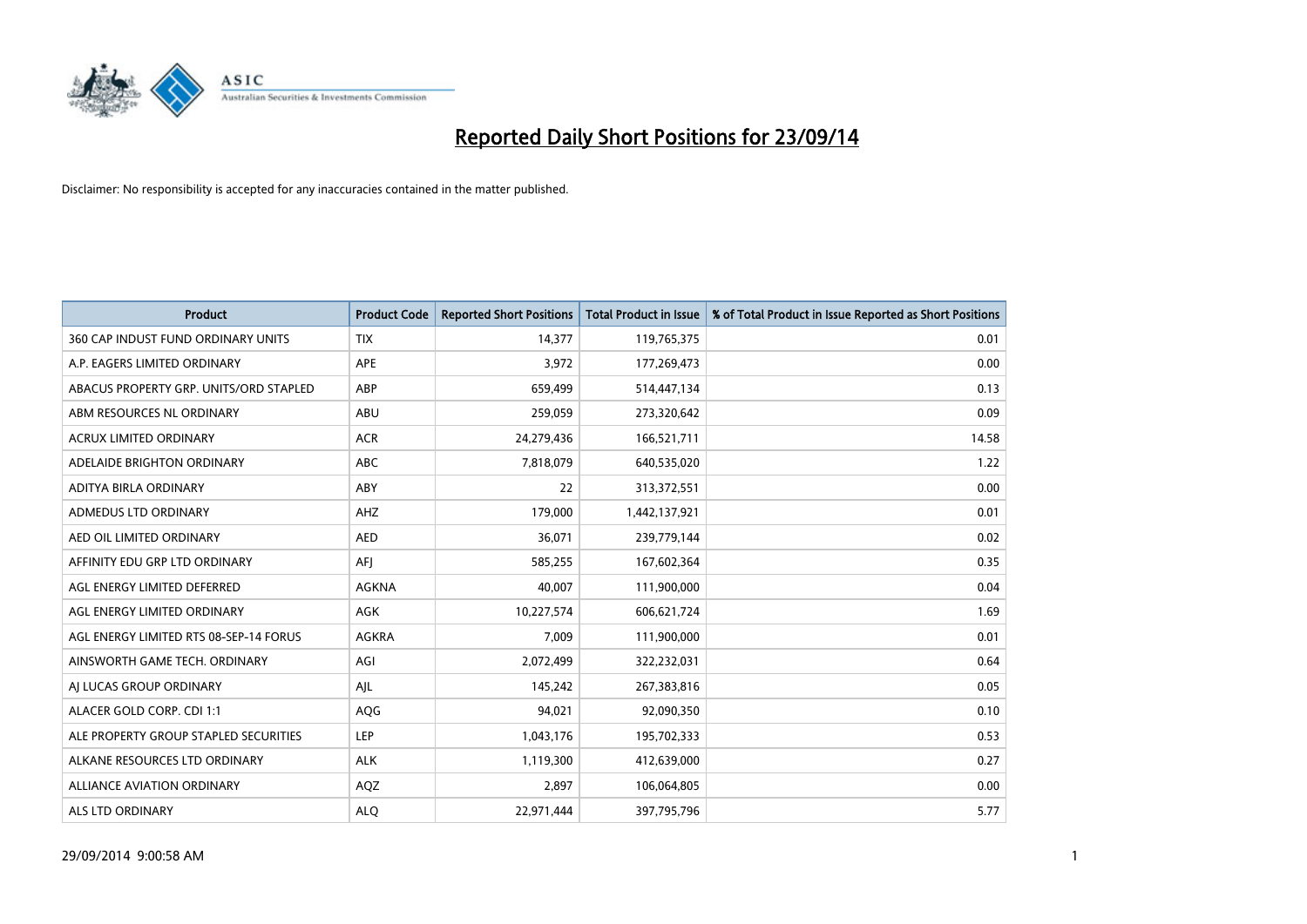

| <b>Product</b>                          | <b>Product Code</b> | <b>Reported Short Positions</b> | <b>Total Product in Issue</b> | % of Total Product in Issue Reported as Short Positions |
|-----------------------------------------|---------------------|---------------------------------|-------------------------------|---------------------------------------------------------|
| ALTIUM LIMITED ORDINARY                 | <b>ALU</b>          | 72,766                          | 113,272,762                   | 0.06                                                    |
| ALUMINA LIMITED ORDINARY                | AWC                 | 72,797,390                      | 2,806,225,615                 | 2.59                                                    |
| AMCOM TELECOMM, ORDINARY                | AMM                 | 4,094,020                       | 264,835,089                   | 1.55                                                    |
| AMCOR LIMITED ORDINARY                  | AMC                 | 5,310,855                       | 1,206,684,923                 | 0.44                                                    |
| AMP CAPITAL CHINA ORDINARY UNITS        | AGF                 | 39,696                          | 374,593,484                   | 0.01                                                    |
| AMP LIMITED ORDINARY                    | AMP                 | 10,925,918                      | 2,957,737,964                 | 0.37                                                    |
| ANSELL LIMITED ORDINARY                 | <b>ANN</b>          | 5,591,481                       | 152,945,881                   | 3.66                                                    |
| ANTARES ENERGY LTD ORDINARY             | AZZ                 | 1,564                           | 255,000,000                   | 0.00                                                    |
| ANZ BANKING GRP LTD ORDINARY            | ANZ                 | 8,594,397                       | 2,756,627,771                 | 0.31                                                    |
| APA GROUP STAPLED SECURITIES            | <b>APA</b>          | 9,281,358                       | 835,750,807                   | 1.11                                                    |
| APN NEWS & MEDIA ORDINARY               | <b>APN</b>          | 1,637,066                       | 1,029,041,356                 | 0.16                                                    |
| AQUARIUS PLATINUM. ORDINARY             | AQP                 | 2,951,575                       | 1,464,872,899                 | 0.20                                                    |
| AQUILA RESOURCES ORDINARY               | <b>AQA</b>          | 13,583                          | 411,804,442                   | 0.00                                                    |
| ARB CORPORATION ORDINARY                | ARP                 | 1,129,505                       | 72,493,302                    | 1.56                                                    |
| ARDENT LEISURE GROUP STAPLED SECURITIES | AAD                 | 1,228,668                       | 438,666,245                   | 0.28                                                    |
| ARISTOCRAT LEISURE ORDINARY             | ALL                 | 1,395,445                       | 630,022,253                   | 0.22                                                    |
| ARRIUM LTD ORDINARY                     | ARI                 | 147,270,599                     | 1,366,183,142                 | 10.78                                                   |
| ARRIUM LTD RIGHTS 30-SEP-14 FOR         | <b>ARIR</b>         | 9,695,720                       | 1,366,183,142                 | 0.71                                                    |
| ASALEO CARE LIMITED ORDINARY            | AHY                 | 8,692,493                       | 603,469,434                   | 1.44                                                    |
| ASCIANO LIMITED ORDINARY                | <b>AIO</b>          | 2,699,709                       | 975,385,664                   | 0.28                                                    |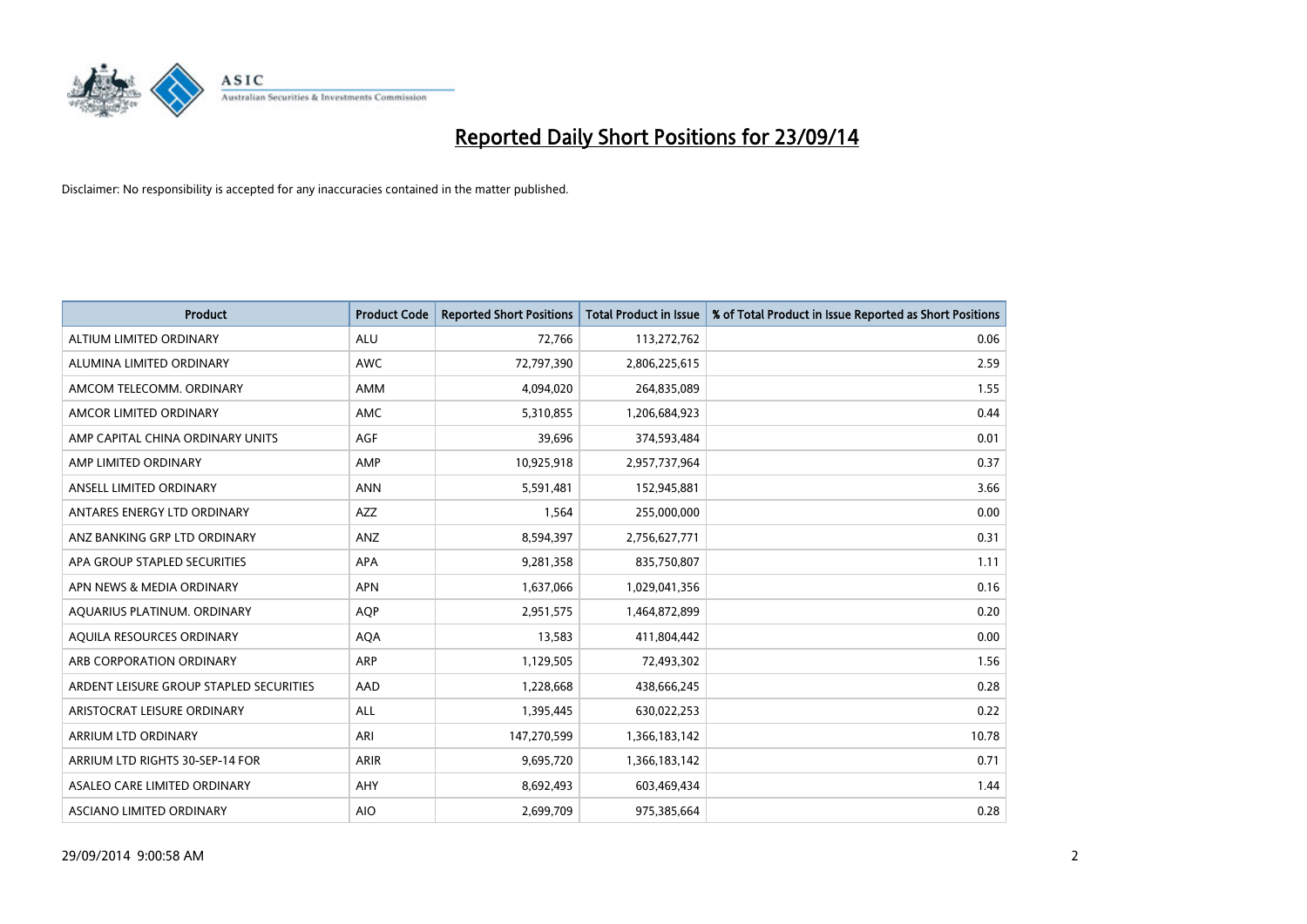

| <b>Product</b>                            | <b>Product Code</b> | <b>Reported Short Positions</b> | <b>Total Product in Issue</b> | % of Total Product in Issue Reported as Short Positions |
|-------------------------------------------|---------------------|---------------------------------|-------------------------------|---------------------------------------------------------|
| ASG GROUP LIMITED ORDINARY                | ASZ                 | 103,504                         | 206,720,839                   | 0.05                                                    |
| ASPEN GROUP ORD/UNITS STAPLED             | APZ                 | 222,798                         | 120,014,036                   | 0.19                                                    |
| ASTRO JAP PROP GROUP STAPLED US PROHIBIT. | AJA                 | 60,912                          | 67,211,752                    | 0.09                                                    |
| ASX LIMITED ORDINARY                      | ASX                 | 5,729,831                       | 193,595,162                   | 2.96                                                    |
| ATLAS IRON LIMITED ORDINARY               | <b>AGO</b>          | 109,129,049                     | 915,701,543                   | 11.92                                                   |
| ATRUM COAL NL ORDINARY                    | <b>ATU</b>          | 182,569                         | 162,459,242                   | 0.11                                                    |
| AUCKLAND INTERNATION ORDINARY             | AIA                 | 8,038                           | 1,190,484,097                 | 0.00                                                    |
| AURIZON HOLDINGS LTD ORDINARY             | AZJ                 | 2,268,214                       | 2,137,284,503                 | 0.11                                                    |
| AUSDRILL LIMITED ORDINARY                 | <b>ASL</b>          | 22,103,511                      | 312,277,224                   | 7.08                                                    |
| AUSENCO LIMITED ORDINARY                  | AAX                 | 1,002,289                       | 168,449,799                   | 0.60                                                    |
| AUSNET SERVICES STAPLED SECURITIES        | <b>AST</b>          | 26,577,837                      | 3,425,244,162                 | 0.78                                                    |
| AUST INDUSTRIAL REIT UNIT                 | ANI                 | 271,357                         | 96,288,031                    | 0.28                                                    |
| <b>AUSTAL LIMITED ORDINARY</b>            | ASB                 | 1,308,713                       | 346,379,377                   | 0.38                                                    |
| AUSTBROKERS HOLDINGS ORDINARY             | <b>AUB</b>          | 36,702                          | 60,088,396                    | 0.06                                                    |
| AUSTEX OIL LIMITED ORDINARY               | <b>AOK</b>          | 351,000                         | 558,571,402                   | 0.06                                                    |
| AUSTIN ENGINEERING ORDINARY               | ANG                 | 998,413                         | 84,274,004                    | 1.18                                                    |
| AUSTRALAND PROPERTY STAPLED SECURITY      | <b>ALZ</b>          | 6,436                           | 581,797,922                   | 0.00                                                    |
| AUSTRALIAN AGRICULT, ORDINARY             | AAC                 | 2,066,447                       | 532,474,721                   | 0.39                                                    |
| AUSTRALIAN FOUNDAT, ORDINARY              | AFI                 | 100                             | 1,054,646,236                 | 0.00                                                    |
| AUSTRALIAN PHARM, ORDINARY                | API                 | 10,572,349                      | 488,115,883                   | 2.17                                                    |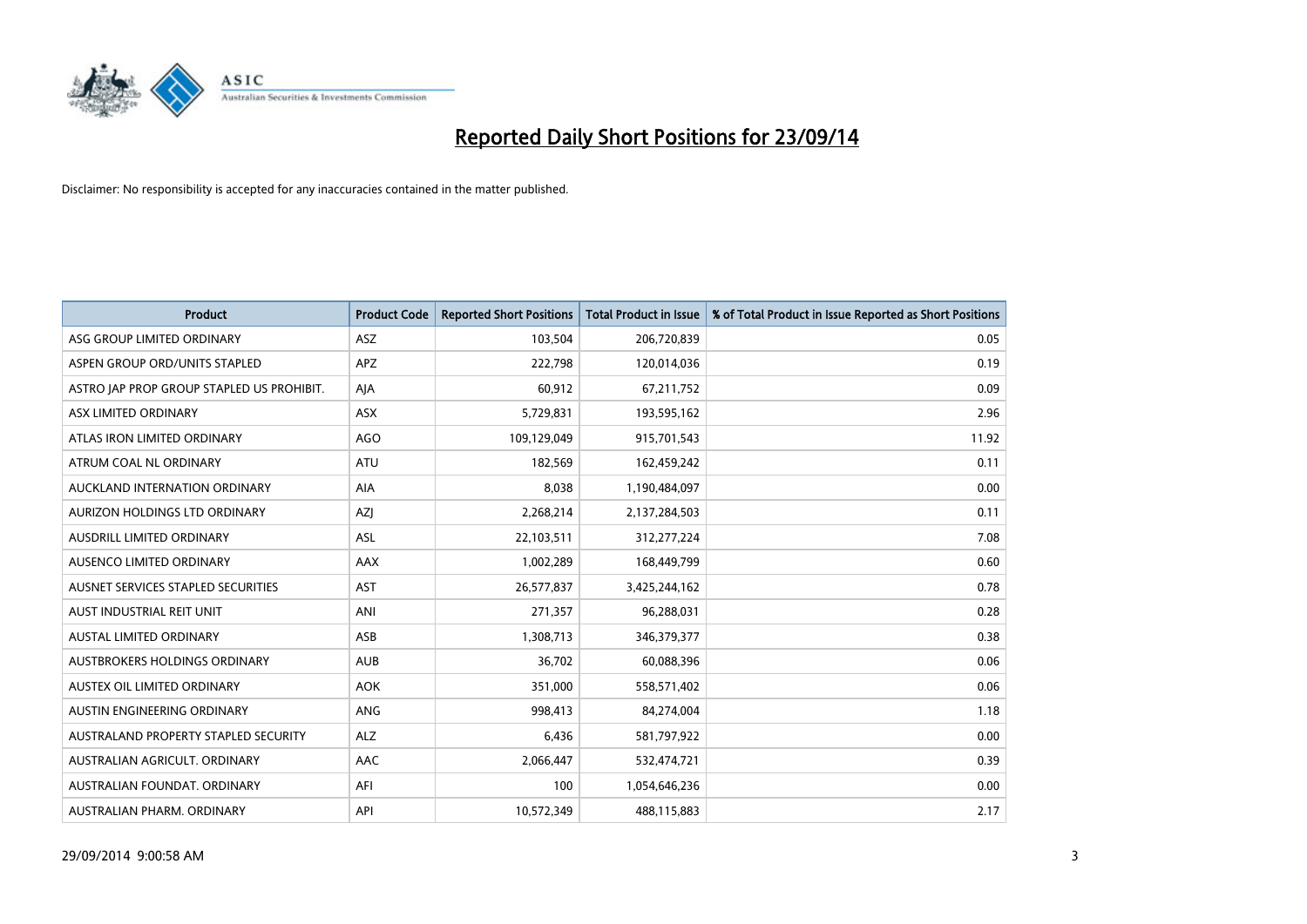

| <b>Product</b>                       | <b>Product Code</b> | <b>Reported Short Positions</b> | <b>Total Product in Issue</b> | % of Total Product in Issue Reported as Short Positions |
|--------------------------------------|---------------------|---------------------------------|-------------------------------|---------------------------------------------------------|
| AUTOMOTIVE HOLDINGS ORDINARY         | AHE                 | 1,168,737                       | 306,437,941                   | 0.38                                                    |
| AVANCO RESOURCES LTD ORDINARY        | AVB                 | 1,016,199                       | 1,661,675,855                 | 0.06                                                    |
| AVEO GROUP STAPLED SECURITIES        | <b>AOG</b>          | 7,566,977                       | 500,111,460                   | 1.51                                                    |
| AWE LIMITED ORDINARY                 | <b>AWE</b>          | 286,963                         | 522,696,385                   | 0.05                                                    |
| <b>AZONTO PET LTD ORDINARY</b>       | APY                 | 1                               | 1,159,375,100                 | 0.00                                                    |
| AZUMAH RESOURCES ORDINARY            | <b>AZM</b>          | 1                               | 388,316,919                   | 0.00                                                    |
| <b>BANDANNA ENERGY ORDINARY</b>      | <b>BND</b>          | 24,135,792                      | 528,481,199                   | 4.57                                                    |
| BANK OF QUEENSLAND. ORDINARY         | <b>BOO</b>          | 2,103,087                       | 362,516,534                   | 0.58                                                    |
| <b>BANNERMAN RESOURCES ORDINARY</b>  | <b>BMN</b>          | 199,998                         | 329,745,150                   | 0.06                                                    |
| <b>BASE RES LIMITED ORDINARY</b>     | <b>BSE</b>          | 5,501,878                       | 561,840,029                   | 0.98                                                    |
| BATHURST RES LTD. ORDINARY           | <b>BRL</b>          | 274,720                         | 947,828,434                   | 0.03                                                    |
| <b>BC IRON LIMITED ORDINARY</b>      | <b>BCI</b>          | 7,393,296                       | 124,345,439                   | 5.95                                                    |
| BEACH ENERGY LIMITED ORDINARY        | <b>BPT</b>          | 23,139,810                      | 1,292,897,806                 | 1.79                                                    |
| BEADELL RESOURCE LTD ORDINARY        | <b>BDR</b>          | 48,740,483                      | 798,657,280                   | 6.10                                                    |
| <b>BEGA CHEESE LTD ORDINARY</b>      | <b>BGA</b>          | 1,425,868                       | 152,602,945                   | 0.93                                                    |
| BENDIGO AND ADELAIDE CONV PREF SHARE | <b>BENPD</b>        | 120                             | 2,688,703                     | 0.00                                                    |
| BENDIGO AND ADELAIDE ORDINARY        | <b>BEN</b>          | 12,644,001                      | 448,487,486                   | 2.82                                                    |
| BENITEC BIOPHARMA ORDINARY           | <b>BLT</b>          | 8,915                           | 115,218,993                   | 0.01                                                    |
| BENTHAM IMF LTD ORDINARY             | <b>IMF</b>          | 4,071,988                       | 165,370,269                   | 2.46                                                    |
| BERKELEY RESOURCES ORDINARY          | <b>BKY</b>          | 77,000                          | 180,361,323                   | 0.04                                                    |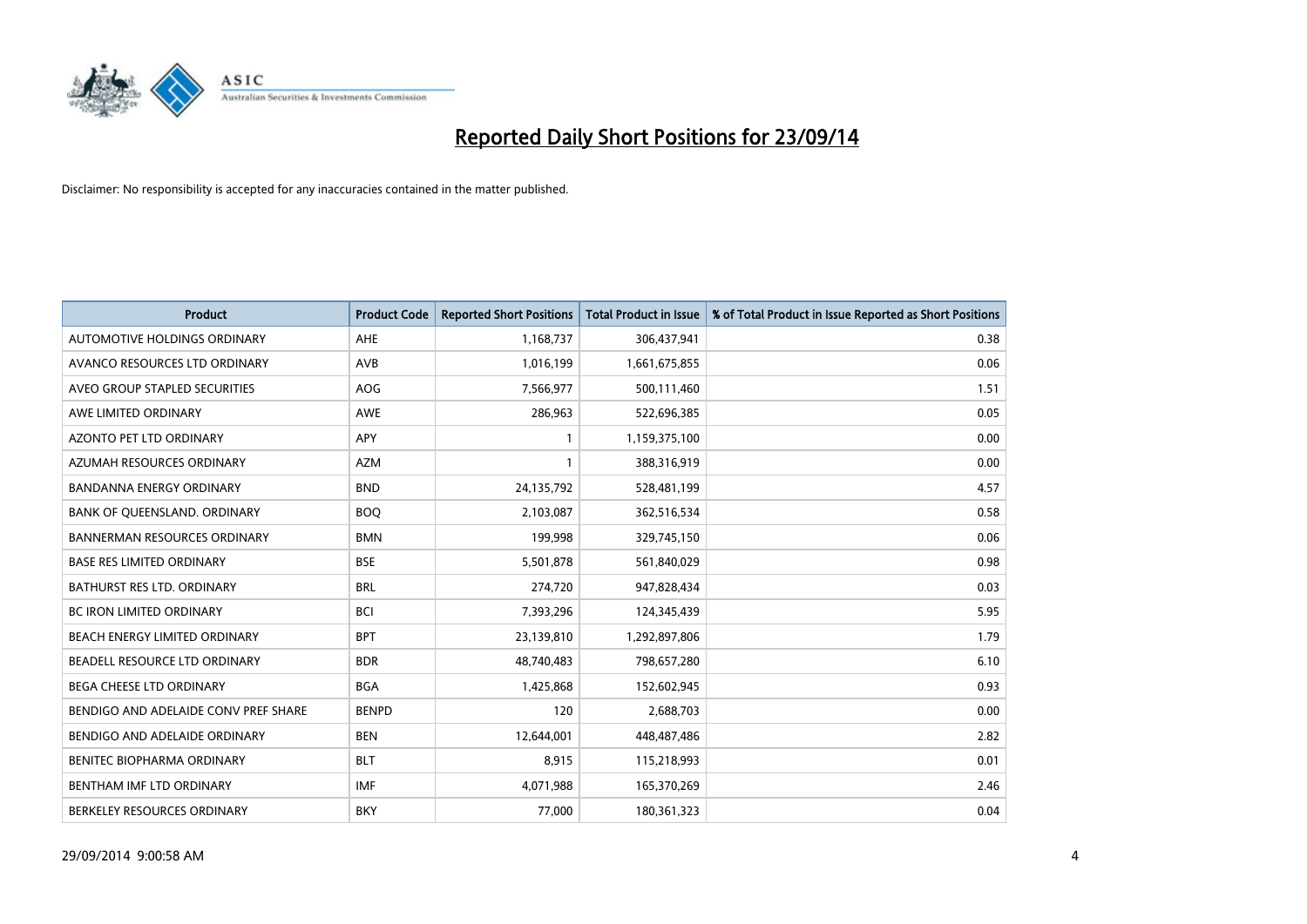

| <b>Product</b>                                | <b>Product Code</b> | <b>Reported Short Positions</b> | <b>Total Product in Issue</b> | % of Total Product in Issue Reported as Short Positions |
|-----------------------------------------------|---------------------|---------------------------------|-------------------------------|---------------------------------------------------------|
| BETASHARESCASHETF ETF UNITS                   | AAA                 | 1,735                           | 12,443,410                    | 0.01                                                    |
| BHP BILLITON LIMITED ORDINARY                 | <b>BHP</b>          | 11,389,938                      | 3,211,691,105                 | 0.35                                                    |
| <b>BIGAIR GROUP LIMITED ORDINARY</b>          | <b>BGL</b>          | 45.160                          | 172,872,340                   | 0.03                                                    |
| <b>BILLABONG ORDINARY</b>                     | <b>BBG</b>          | 10,429,942                      | 990,370,034                   | 1.05                                                    |
| <b>BIONOMICS LIMITED ORDINARY</b>             | <b>BNO</b>          | 50,000                          | 417,356,567                   | 0.01                                                    |
| <b>BLACKHAM RESOURCES ORDINARY</b>            | <b>BLK</b>          | 522,754                         | 118,939,533                   | 0.44                                                    |
| <b>BLACKMORES LIMITED ORDINARY</b>            | <b>BKL</b>          | 16,154                          | 17,114,947                    | 0.09                                                    |
| <b>BLACKTHORN RESOURCES ORD US PROHIBITED</b> | <b>BTR</b>          | 4,369                           | 164,285,950                   | 0.00                                                    |
| <b>BLUESCOPE STEEL LTD ORDINARY</b>           | <b>BSL</b>          | 4,060,244                       | 559,227,871                   | 0.73                                                    |
| <b>BOART LONGYEAR ORDINARY</b>                | <b>BLY</b>          | 27,415,410                      | 461,163,412                   | 5.94                                                    |
| BORAL LIMITED. ORDINARY                       | <b>BLD</b>          | 20,898,975                      | 782,736,249                   | 2.67                                                    |
| <b>BRADKEN LIMITED ORDINARY</b>               | <b>BKN</b>          | 13,742,840                      | 171,027,249                   | 8.04                                                    |
| <b>BRAMBLES LIMITED ORDINARY</b>              | <b>BXB</b>          | 7,682,257                       | 1,564,807,782                 | 0.49                                                    |
| <b>BREVILLE GROUP LTD ORDINARY</b>            | <b>BRG</b>          | 3,858,380                       | 130,095,322                   | 2.97                                                    |
| <b>BRICKWORKS LIMITED ORDINARY</b>            | <b>BKW</b>          | 69,505                          | 148,038,996                   | 0.05                                                    |
| BRIERTY LIMITED ORDINARY                      | <b>BYL</b>          | 135,000                         | 126,500,000                   | 0.11                                                    |
| BT INVESTMENT MNGMNT ORDINARY                 | <b>BTT</b>          | 6,454                           | 284,384,906                   | 0.00                                                    |
| <b>BURSON GROUP LTD ORDINARY</b>              | <b>BAP</b>          | 789,896                         | 163,585,666                   | 0.48                                                    |
| <b>BURU ENERGY ORDINARY</b>                   | <b>BRU</b>          | 18,148,790                      | 298,505,530                   | 6.08                                                    |
| <b>BWP TRUST ORDINARY UNITS</b>               | <b>BWP</b>          | 6,006,475                       | 639,724,826                   | 0.94                                                    |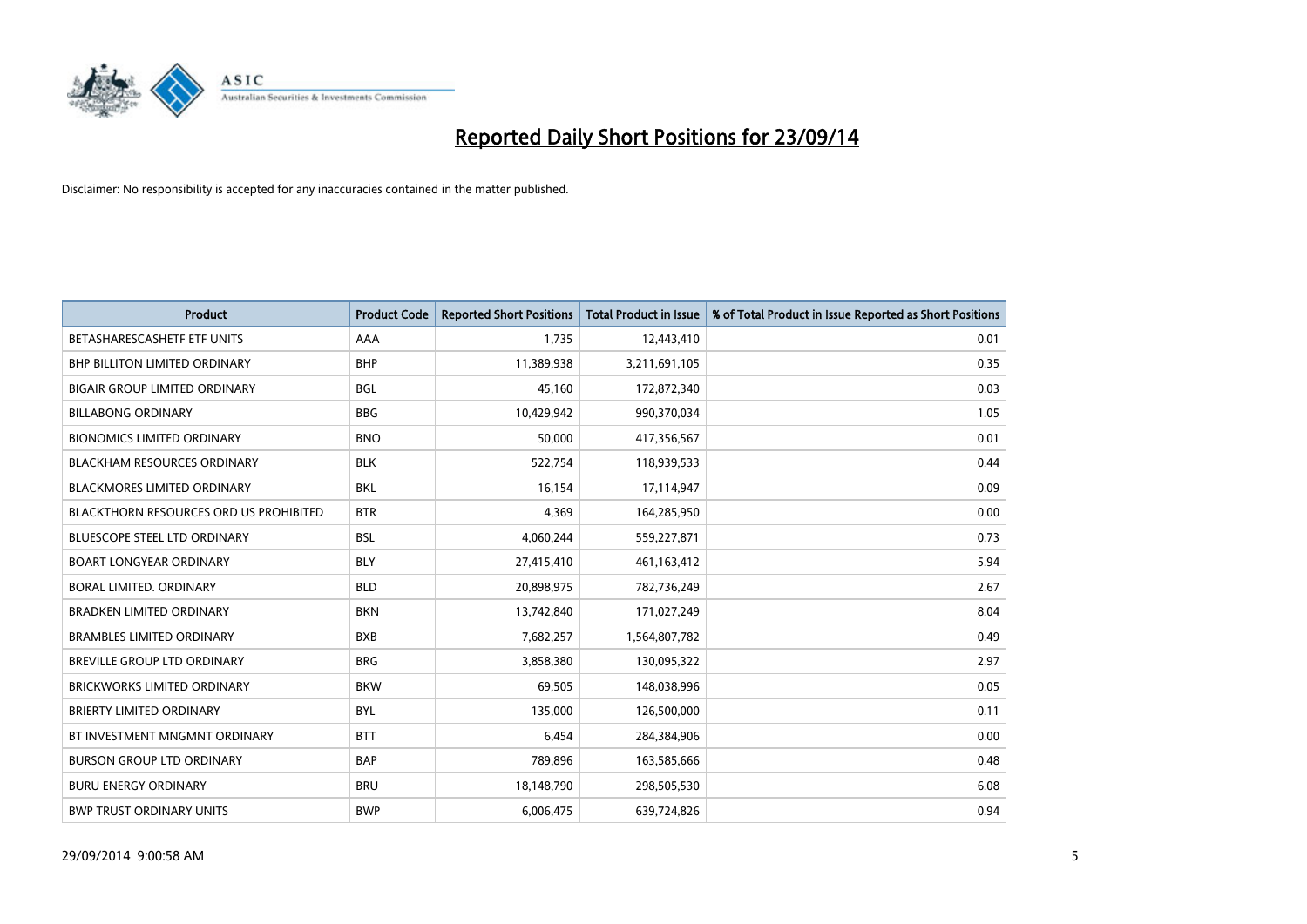

| <b>Product</b>                          | <b>Product Code</b> | <b>Reported Short Positions</b> | <b>Total Product in Issue</b> | % of Total Product in Issue Reported as Short Positions |
|-----------------------------------------|---------------------|---------------------------------|-------------------------------|---------------------------------------------------------|
| <b>CABCHARGE AUSTRALIA ORDINARY</b>     | CAB                 | 9,787,686                       | 120,430,683                   | 8.13                                                    |
| <b>CADENCE CAPITAL ORDINARY</b>         | <b>CDM</b>          | 34,836                          | 196,755,383                   | 0.02                                                    |
| <b>CALTEX AUSTRALIA ORDINARY</b>        | <b>CTX</b>          | 1,251,987                       | 270,000,000                   | 0.46                                                    |
| CAPE LAMBERT RES LTD ORDINARY           | <b>CFE</b>          | 70,033                          | 626,896,143                   | 0.01                                                    |
| CAPITOL HEALTH ORDINARY                 | CAJ                 | 612,079                         | 431,180,115                   | 0.14                                                    |
| <b>CARDNO LIMITED ORDINARY</b>          | CDD                 | 8,129,217                       | 163,266,973                   | 4.98                                                    |
| CARINDALE PROPERTY UNIT                 | <b>CDP</b>          | 2,059                           | 70,000,000                    | 0.00                                                    |
| CARNARVON PETROLEUM ORDINARY            | <b>CVN</b>          | 50,734                          | 987,198,353                   | 0.01                                                    |
| CARSALES.COM LTD ORDINARY               | <b>CRZ</b>          | 12,229,682                      | 238,374,986                   | 5.13                                                    |
| <b>CASH CONVERTERS ORDINARY</b>         | CCV                 | 7,848,257                       | 428,886,124                   | 1.83                                                    |
| CEDAR WOODS PROP. ORDINARY              | <b>CWP</b>          | 123,952                         | 78,336,371                    | 0.16                                                    |
| CENTRAL PETROLEUM ORDINARY              | <b>CTP</b>          | 376,858                         | 348,718,957                   | 0.11                                                    |
| CFS RETAIL TRUST GRP STAPLED SECURITIES | <b>CFX</b>          | 29,708,136                      | 3,050,355,727                 | 0.97                                                    |
| <b>CHALLENGER LIMITED ORDINARY</b>      | <b>CGF</b>          | 1,580,286                       | 564,063,117                   | 0.28                                                    |
| CHANDLER MACLEOD LTD ORDINARY           | <b>CMG</b>          | 12,688                          | 547,985,086                   | 0.00                                                    |
| CHARTER HALL GROUP STAPLED US PROHIBIT. | <b>CHC</b>          | 274,339                         | 355,015,480                   | 0.08                                                    |
| <b>CHARTER HALL RETAIL UNITS</b>        | <b>CQR</b>          | 10,546,816                      | 372,893,153                   | 2.83                                                    |
| <b>CHORUS LIMITED ORDINARY</b>          | <b>CNU</b>          | 28,765                          | 396,369,767                   | 0.01                                                    |
| CLEARVIEW WEALTH LTD ORDINARY           | <b>CVW</b>          | 665                             | 562,711,976                   | 0.00                                                    |
| CLINUVEL PHARMACEUT, ORDINARY           | CUV                 | 8,472                           | 42,466,435                    | 0.02                                                    |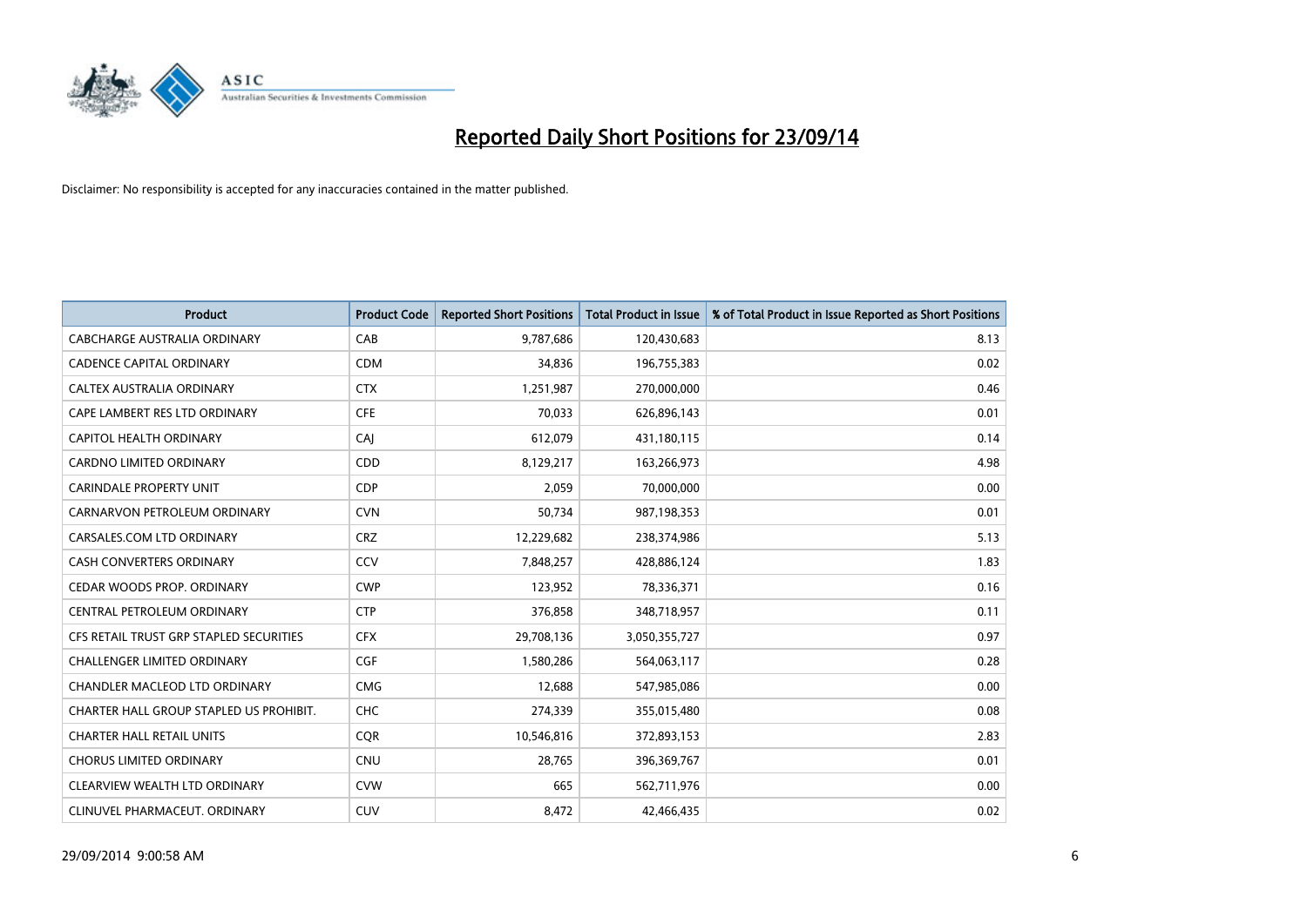

| <b>Product</b>                          | <b>Product Code</b> | <b>Reported Short Positions</b> | <b>Total Product in Issue</b> | % of Total Product in Issue Reported as Short Positions |
|-----------------------------------------|---------------------|---------------------------------|-------------------------------|---------------------------------------------------------|
| COAL OF AFRICA LTD ORDINARY             | <b>CZA</b>          | 426                             | 1,048,368,613                 | 0.00                                                    |
| COALSPUR MINES LTD ORDINARY             | <b>CPL</b>          | 1,687,961                       | 641,544,455                   | 0.26                                                    |
| COCA-COLA AMATIL ORDINARY               | <b>CCL</b>          | 21,504,820                      | 763,590,249                   | 2.82                                                    |
| <b>COCHLEAR LIMITED ORDINARY</b>        | COH                 | 6,373,554                       | 57,062,020                    | 11.17                                                   |
| <b>COCKATOO COAL ORDINARY</b>           | <b>COK</b>          | 167,987                         | 4,560,196,928                 | 0.00                                                    |
| <b>CODAN LIMITED ORDINARY</b>           | <b>CDA</b>          | 305,411                         | 176,969,924                   | 0.17                                                    |
| <b>COFFEY INTERNATIONAL ORDINARY</b>    | <b>COF</b>          | 6,077                           | 255,833,165                   | 0.00                                                    |
| <b>COKAL LTD ORDINARY</b>               | <b>CKA</b>          | 6,820                           | 471,103,926                   | 0.00                                                    |
| <b>COLLECTION HOUSE ORDINARY</b>        | <b>CLH</b>          | 2,271,290                       | 129,717,785                   | 1.75                                                    |
| <b>COLLINS FOODS LTD ORDINARY</b>       | <b>CKF</b>          | 100,000                         | 93,000,003                    | 0.11                                                    |
| COMMONWEALTH BANK, ORDINARY             | <b>CBA</b>          | 16,194,911                      | 1,621,319,194                 | 1.00                                                    |
| <b>COMPASS RESOURCES ORDINARY</b>       | <b>CMR</b>          | 7,472                           | 1,403,744,100                 | 0.00                                                    |
| <b>COMPUTERSHARE LTD ORDINARY</b>       | <b>CPU</b>          | 5,689,186                       | 556,203,079                   | 1.02                                                    |
| <b>COOPER ENERGY LTD ORDINARY</b>       | <b>COE</b>          | 325,049                         | 329,235,509                   | 0.10                                                    |
| <b>CORP TRAVEL LIMITED ORDINARY</b>     | <b>CTD</b>          | 247,270                         | 90,517,621                    | 0.27                                                    |
| <b>COVER-MORE GRP LTD ORDINARY</b>      | <b>CVO</b>          | 11,718,965                      | 317,750,000                   | 3.69                                                    |
| <b>CREDIT CORP GROUP ORDINARY</b>       | <b>CCP</b>          | 383,560                         | 46,131,882                    | 0.83                                                    |
| <b>CROMWELL PROP STAPLED SECURITIES</b> | <b>CMW</b>          | 9,452,169                       | 1,731,081,898                 | 0.55                                                    |
| <b>CROWE HORWATH AUS ORDINARY</b>       | <b>CRH</b>          | 239,223                         | 273,005,429                   | 0.09                                                    |
| CROWN RESORTS LTD ORDINARY              | <b>CWN</b>          | 9,156,987                       | 728,394,185                   | 1.26                                                    |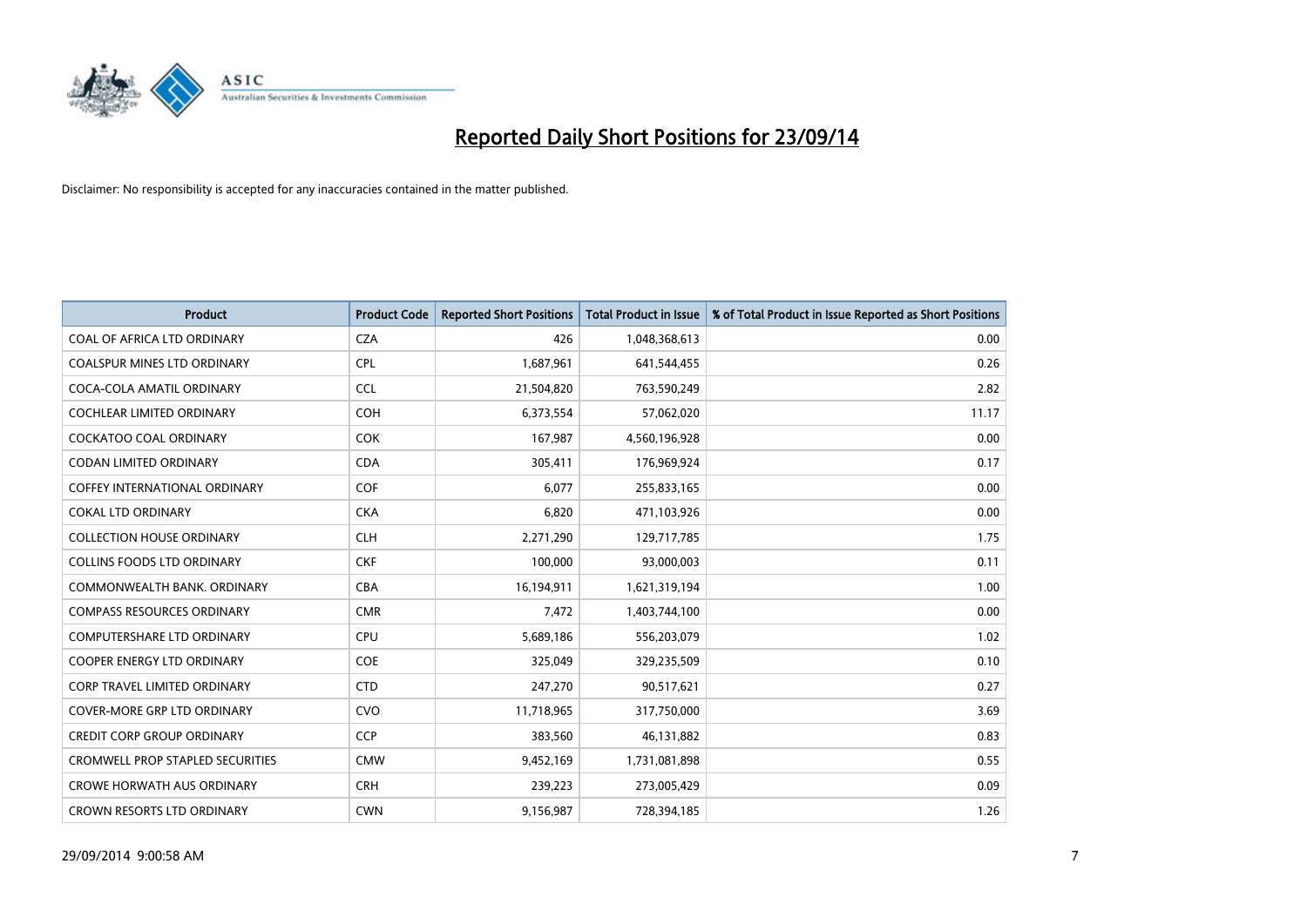

| <b>Product</b>                       | <b>Product Code</b> | <b>Reported Short Positions</b> | <b>Total Product in Issue</b> | % of Total Product in Issue Reported as Short Positions |
|--------------------------------------|---------------------|---------------------------------|-------------------------------|---------------------------------------------------------|
| <b>CSG LIMITED ORDINARY</b>          | CSV                 | 151,357                         | 279,290,492                   | 0.05                                                    |
| <b>CSL LIMITED ORDINARY</b>          | <b>CSL</b>          | 1,213,458                       | 474,622,141                   | 0.26                                                    |
| <b>CSR LIMITED ORDINARY</b>          | <b>CSR</b>          | 17,292,147                      | 506,000,315                   | 3.42                                                    |
| <b>CUDECO LIMITED ORDINARY</b>       | CDU                 | 7,891,835                       | 235,425,143                   | 3.35                                                    |
| DART ENERGY LTD ORDINARY             | <b>DTE</b>          | 600,693                         | 1,108,752,733                 | 0.05                                                    |
| DATA#3 LIMITED ORDINARY              | <b>DTL</b>          | 98,634                          | 153,974,950                   | 0.06                                                    |
| <b>DECMIL GROUP LIMITED ORDINARY</b> | <b>DCG</b>          | 2,095,214                       | 168,657,794                   | 1.24                                                    |
| DEEP YELLOW LIMITED ORDINARY         | <b>DYL</b>          | 1,002                           | 1,891,196,227                 | 0.00                                                    |
| DEVINE LIMITED ORDINARY              | <b>DVN</b>          | 19,714                          | 158,730,556                   | 0.01                                                    |
| DEXUS PROPERTY GROUP STAPLED UNITS   | <b>DXS</b>          | 16,390,364                      | 5,433,110,810                 | 0.30                                                    |
| DICK SMITH HLDGS ORDINARY            | <b>DSH</b>          | 17,481,215                      | 236,511,364                   | 7.39                                                    |
| DISCOVERY METALS LTD ORDINARY        | <b>DML</b>          | 1,277,631                       | 644,039,581                   | 0.20                                                    |
| DOMINO PIZZA ENTERPR ORDINARY        | <b>DMP</b>          | 1,066,783                       | 86,160,773                    | 1.24                                                    |
| DONACO INTERNATIONAL ORDINARY        | <b>DNA</b>          | 4,891,584                       | 460,951,560                   | 1.06                                                    |
| DORAY MINERALS LTD ORDINARY          | <b>DRM</b>          | 176,388                         | 165,834,256                   | 0.11                                                    |
| DOWNER EDI LIMITED ORDINARY          | <b>DOW</b>          | 21,194,628                      | 435,399,975                   | 4.87                                                    |
| DRILLSEARCH ENERGY ORDINARY          | <b>DLS</b>          | 14,867,025                      | 457,114,185                   | 3.25                                                    |
| DUET GROUP STAPLED US PROHIBIT.      | <b>DUE</b>          | 10,776,548                      | 1,327,719,444                 | 0.81                                                    |
| DUKETON MINING ORDINARY              | <b>DKM</b>          | 3,894                           | 82,524,812                    | 0.00                                                    |
| DULUXGROUP LIMITED ORDINARY          | <b>DLX</b>          | 376,952                         | 383,503,942                   | 0.10                                                    |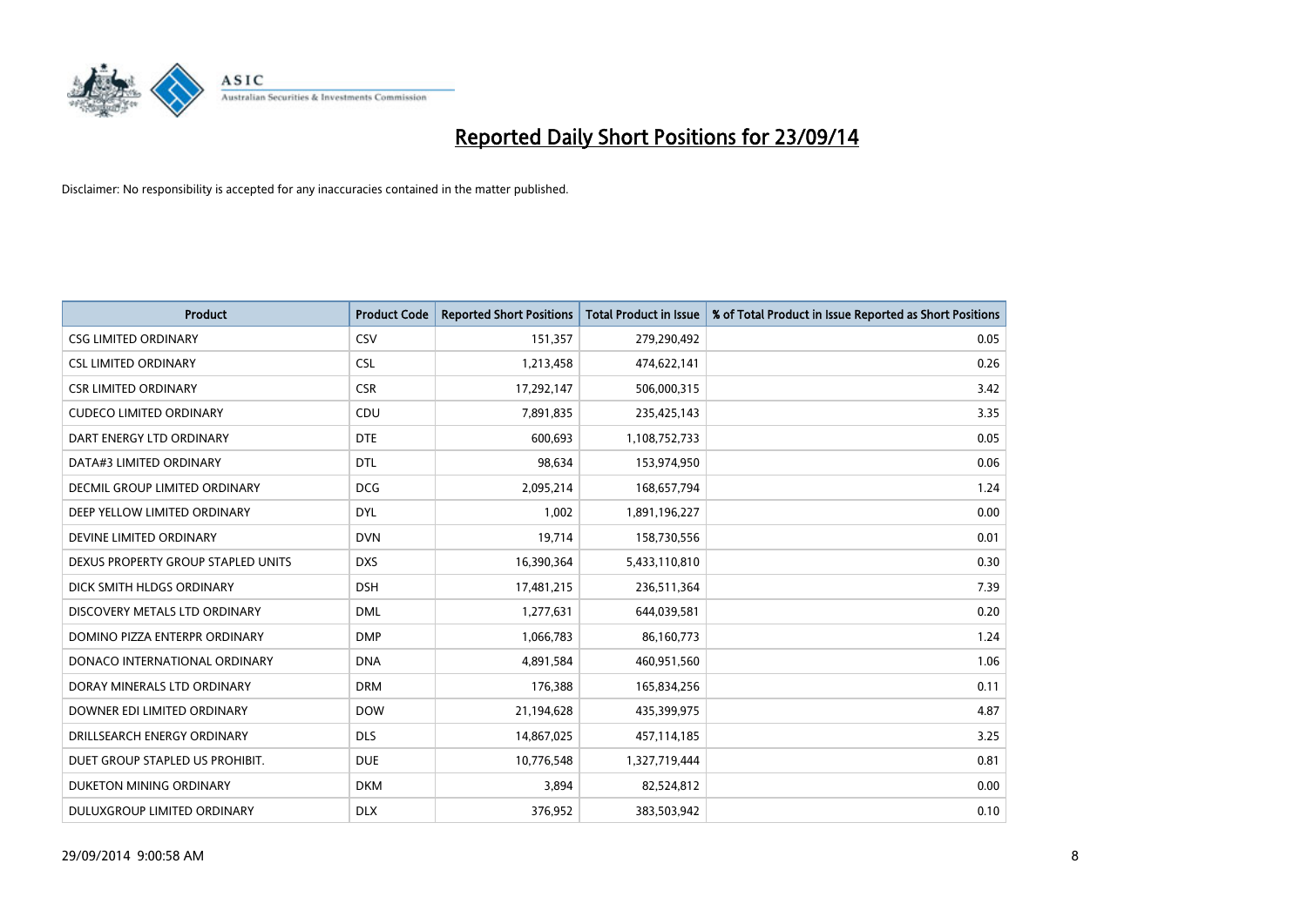

| <b>Product</b>                         | <b>Product Code</b> | <b>Reported Short Positions</b> | <b>Total Product in Issue</b> | % of Total Product in Issue Reported as Short Positions |
|----------------------------------------|---------------------|---------------------------------|-------------------------------|---------------------------------------------------------|
| <b>DWS LTD ORDINARY</b>                | <b>DWS</b>          | 121,259                         | 132,362,763                   | 0.09                                                    |
| ECHO ENTERTAINMENT ORDINARY            | EGP                 | 9,033,285                       | 825,672,730                   | 1.09                                                    |
| <b>ELDERS LIMITED ORDINARY</b>         | <b>ELD</b>          | 19,666,729                      | 523,265,328                   | 3.76                                                    |
| ELEMENTAL MINERALS ORDINARY            | <b>ELM</b>          | 94,536                          | 315,663,391                   | 0.03                                                    |
| <b>EMECO HOLDINGS ORDINARY</b>         | EHL                 | 7,848,049                       | 599,675,707                   | 1.31                                                    |
| <b>ENERGY DEVELOPMENTS ORDINARY</b>    | <b>ENE</b>          | 20,000                          | 169,673,095                   | 0.01                                                    |
| <b>ENERGY RESOURCES ORDINARY 'A'</b>   | <b>ERA</b>          | 11,447,029                      | 517,725,062                   | 2.21                                                    |
| <b>ENERGY WORLD CORPOR, ORDINARY</b>   | <b>EWC</b>          | 45,148,482                      | 1,734,166,672                 | 2.60                                                    |
| <b>ENVESTRA LIMITED ORDINARY</b>       | <b>ENV</b>          | 81,516                          | 1,796,808,474                 | 0.00                                                    |
| EQUATORIAL RES LTD ORDINARY            | EQX                 | 33                              | 122,185,353                   | 0.00                                                    |
| EQUITY TRUSTEES ORDINARY               | EQT                 | 12,924                          | 19,152,092                    | 0.07                                                    |
| ERM POWER LIMITED ORDINARY             | EPW                 | 391,723                         | 240,530,856                   | 0.16                                                    |
| EVOLUTION MINING LTD ORDINARY          | <b>EVN</b>          | 36,970,741                      | 713,218,647                   | 5.18                                                    |
| FAIRFAX MEDIA LTD ORDINARY             | <b>FXI</b>          | 55,750,902                      | 2,351,955,725                 | 2.37                                                    |
| <b>FANTASTIC HOLDINGS ORDINARY</b>     | <b>FAN</b>          | 42,179                          | 103,068,398                   | 0.04                                                    |
| FAR LTD ORDINARY                       | <b>FAR</b>          | 9,555,337                       | 2,699,846,742                 | 0.35                                                    |
| FEDERATION CNTRES ORD/UNIT STAPLED SEC | <b>FDC</b>          | 1,308,033                       | 1,427,641,565                 | 0.09                                                    |
| FISHER & PAYKEL H. ORDINARY            | <b>FPH</b>          | 19,364                          | 556,106,857                   | 0.00                                                    |
| FLEETWOOD CORP ORDINARY                | <b>FWD</b>          | 1,885,085                       | 60,581,211                    | 3.11                                                    |
| FLETCHER BUILDING ORDINARY             | <b>FBU</b>          | 1,241,324                       | 687,854,788                   | 0.18                                                    |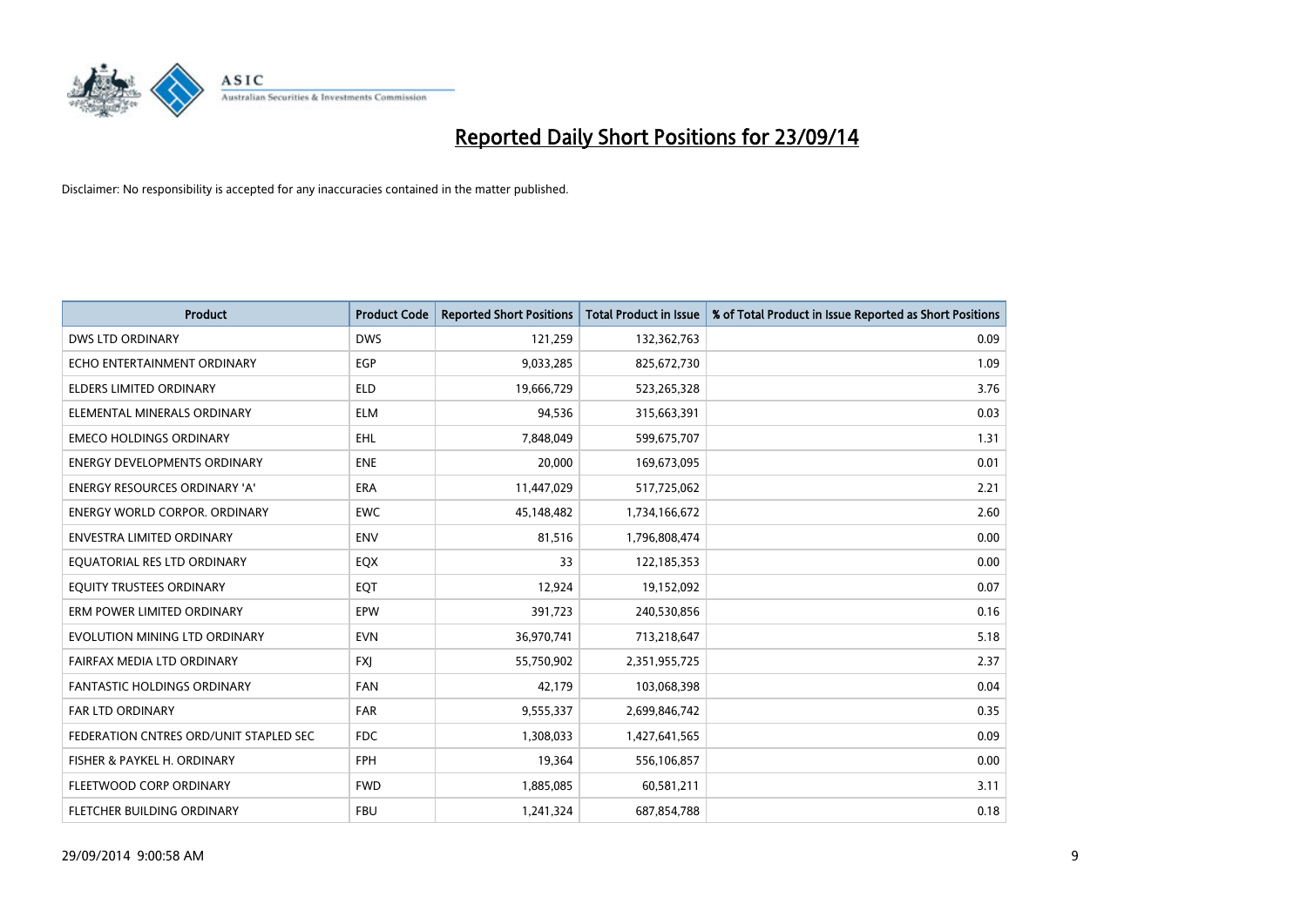

| <b>Product</b>                             | <b>Product Code</b> | <b>Reported Short Positions</b> | <b>Total Product in Issue</b> | % of Total Product in Issue Reported as Short Positions |
|--------------------------------------------|---------------------|---------------------------------|-------------------------------|---------------------------------------------------------|
| FLEXIGROUP LIMITED ORDINARY                | <b>FXL</b>          | 2,945,347                       | 304,096,060                   | 0.97                                                    |
| FLIGHT CENTRE TRAVEL ORDINARY              | <b>FLT</b>          | 6,044,552                       | 100,681,119                   | 6.00                                                    |
| FLINDERS MINES LTD ORDINARY                | <b>FMS</b>          | 420,990                         | 2,400,995,602                 | 0.02                                                    |
| FOCUS MINERALS LTD ORDINARY                | <b>FML</b>          | 8,987,002                       | 9,137,375,877                 | 0.10                                                    |
| <b>FOLKESTONE EDU TRUST UNITS</b>          | <b>FET</b>          | 329,466                         | 205,069,661                   | 0.16                                                    |
| FONTERRA SHARE FUND ORDINARY UNITS         | <b>FSF</b>          | 599,662                         | 115,510,746                   | 0.52                                                    |
| <b>FORTESCUE METALS GRP ORDINARY</b>       | <b>FMG</b>          | 251,194,136                     | 3,113,798,151                 | 8.07                                                    |
| FREEDOM FOOD LTD ORDINARY                  | <b>FNP</b>          | 10,000                          | 151,570,371                   | 0.01                                                    |
| <b>G.U.D. HOLDINGS ORDINARY</b>            | GUD                 | 2,347,328                       | 70,939,492                    | 3.31                                                    |
| <b>G8 EDUCATION LIMITED ORDINARY</b>       | <b>GEM</b>          | 11,684,826                      | 332,073,918                   | 3.52                                                    |
| <b>GALAXY RESOURCES ORDINARY</b>           | GXY                 | 153,464                         | 1,064,493,083                 | 0.01                                                    |
| <b>GBST HOLDINGS ORDINARY</b>              | GBT                 | 19,881                          | 66,561,725                    | 0.03                                                    |
| <b>GDI PROPERTY GRP STAPLED SECURITIES</b> | GDI                 | 245,522                         | 567,575,025                   | 0.04                                                    |
| <b>GENTRACK GROUP LTD ORDINARY</b>         | <b>GTK</b>          | 1,173                           | 72,699,510                    | 0.00                                                    |
| <b>GENWORTH MORTGAGE ORDINARY</b>          | <b>GMA</b>          | 817,569                         | 650,000,000                   | 0.13                                                    |
| <b>GEODYNAMICS LIMITED ORDINARY</b>        | GDY                 | 819                             | 435,880,130                   | 0.00                                                    |
| <b>GINDALBIE METALS LTD ORDINARY</b>       | GBG                 | 34,829,230                      | 1,495,306,811                 | 2.33                                                    |
| <b>GOLD ROAD RES LTD ORDINARY</b>          | GOR                 | 5,598,100                       | 515,419,042                   | 1.09                                                    |
| <b>GOODMAN FIELDER, ORDINARY</b>           | GFF                 | 8,137,048                       | 1,955,559,207                 | 0.42                                                    |
| <b>GOODMAN GROUP STAPLED</b>               | <b>GMG</b>          | 1,589,447                       | 1,745,417,725                 | 0.09                                                    |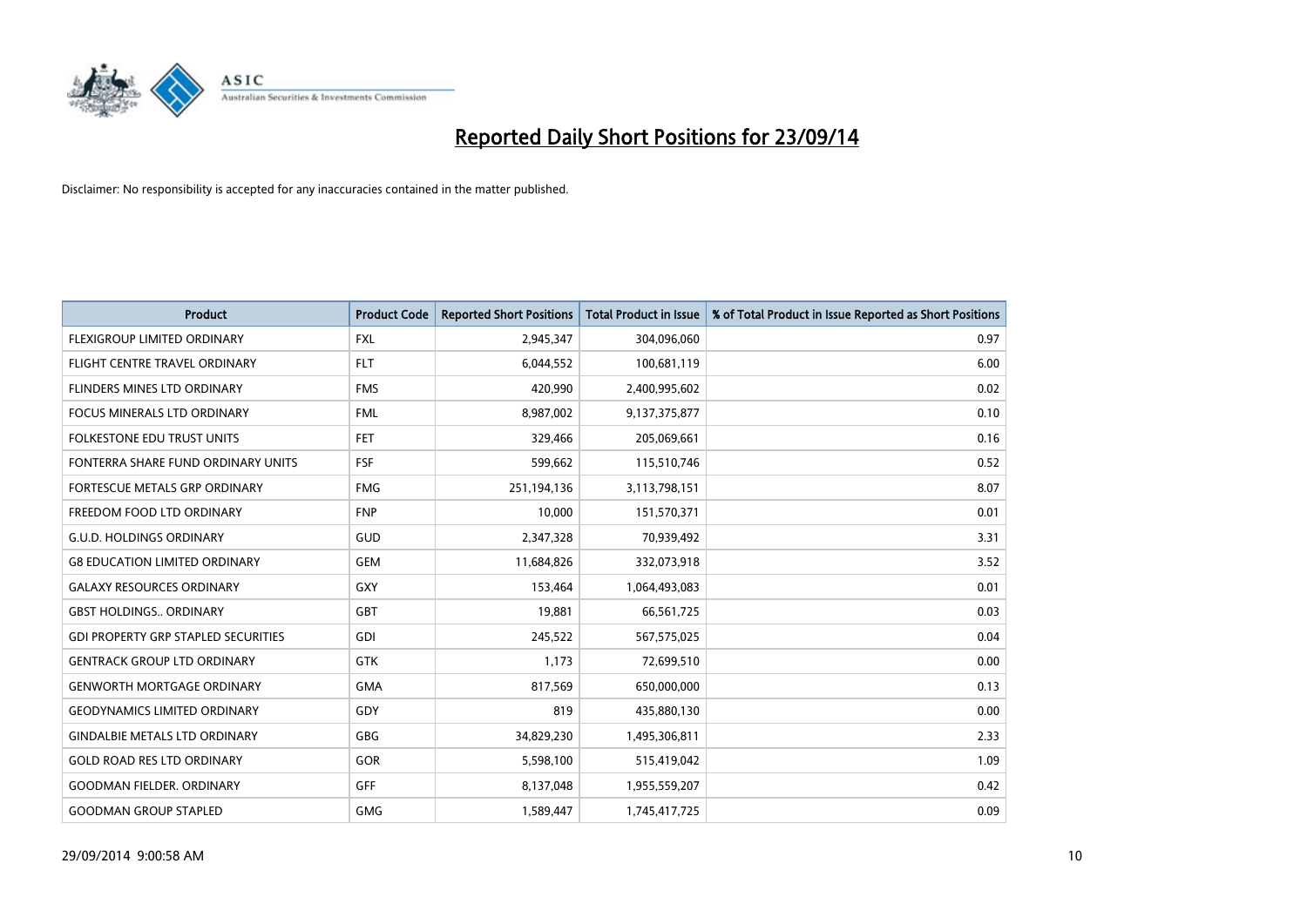

| <b>Product</b>                                   | <b>Product Code</b> | <b>Reported Short Positions</b> | <b>Total Product in Issue</b> | % of Total Product in Issue Reported as Short Positions |
|--------------------------------------------------|---------------------|---------------------------------|-------------------------------|---------------------------------------------------------|
| <b>GPT GROUP STAPLED SEC.</b>                    | GPT                 | 2,545,771                       | 1,685,460,955                 | 0.15                                                    |
| <b>GRAINCORP LIMITED A CLASS ORDINARY</b>        | <b>GNC</b>          | 9,727,783                       | 228,855,628                   | 4.25                                                    |
| <b>GRANGE RESOURCES. ORDINARY</b>                | <b>GRR</b>          | 5,709,953                       | 1,157,097,869                 | 0.49                                                    |
| <b>GREENCROSS LIMITED ORDINARY</b>               | <b>GXL</b>          | 1,737,941                       | 110,654,390                   | 1.57                                                    |
| <b>GREENLAND MIN EN LTD ORDINARY</b>             | GGG                 | 1,084,837                       | 668,464,377                   | 0.16                                                    |
| <b>GREENLAND MIN EN LTD RIGHTS 26-JUN-14</b>     | GGGR                | 3,842                           | 88,685,050                    | 0.00                                                    |
| <b>GROWTHPOINT PROPERTY ORD/UNIT STAPLED SEC</b> | GOZ                 | 3,029,787                       | 554,315,998                   | 0.55                                                    |
| <b>GRYPHON MINERALS LTD ORDINARY</b>             | GRY                 | 4,399,811                       | 401,115,935                   | 1.10                                                    |
| <b>GUILDFORD COAL LTD ORDINARY</b>               | <b>GUF</b>          | 552,501                         | 845,190,354                   | 0.07                                                    |
| <b>GWA GROUP LTD ORDINARY</b>                    | <b>GWA</b>          | 13,406,075                      | 306,533,770                   | 4.37                                                    |
| HARVEY NORMAN ORDINARY                           | <b>HVN</b>          | 30,432,619                      | 1,062,316,784                 | 2.86                                                    |
| HEALTHSCOPE LIMITED. ORDINARY                    | <b>HSO</b>          | 298,390                         | 1,732,094,838                 | 0.02                                                    |
| <b>HENDERSON GROUP CDI 1:1</b>                   | <b>HGG</b>          | 4,609,445                       | 664,599,011                   | 0.69                                                    |
| HEA HOLDINGS LIMITED ORDINARY                    | <b>HFA</b>          | 3,809                           | 162,147,897                   | 0.00                                                    |
| <b>HIGHLANDS PACIFIC ORDINARY</b>                | <b>HIG</b>          | 3,153                           | 918,694,336                   | 0.00                                                    |
| HILLGROVE RES LTD DEFERRED SETTLEMENT            | <b>HGODA</b>        | 14,352                          | 147,709,972                   | 0.01                                                    |
| <b>HILLS LTD ORDINARY</b>                        | <b>HIL</b>          | 270,168                         | 233,425,607                   | 0.12                                                    |
| HORIZON OIL LIMITED ORDINARY                     | <b>HZN</b>          | 30,648,706                      | 1,301,981,265                 | 2.35                                                    |
| <b>ICAR ASIA LTD ORDINARY</b>                    | ICQ                 | 110,151                         | 193,188,846                   | 0.06                                                    |
| <b>ICON ENERGY LIMITED ORDINARY</b>              | <b>ICN</b>          | 806,640                         | 615,774,351                   | 0.13                                                    |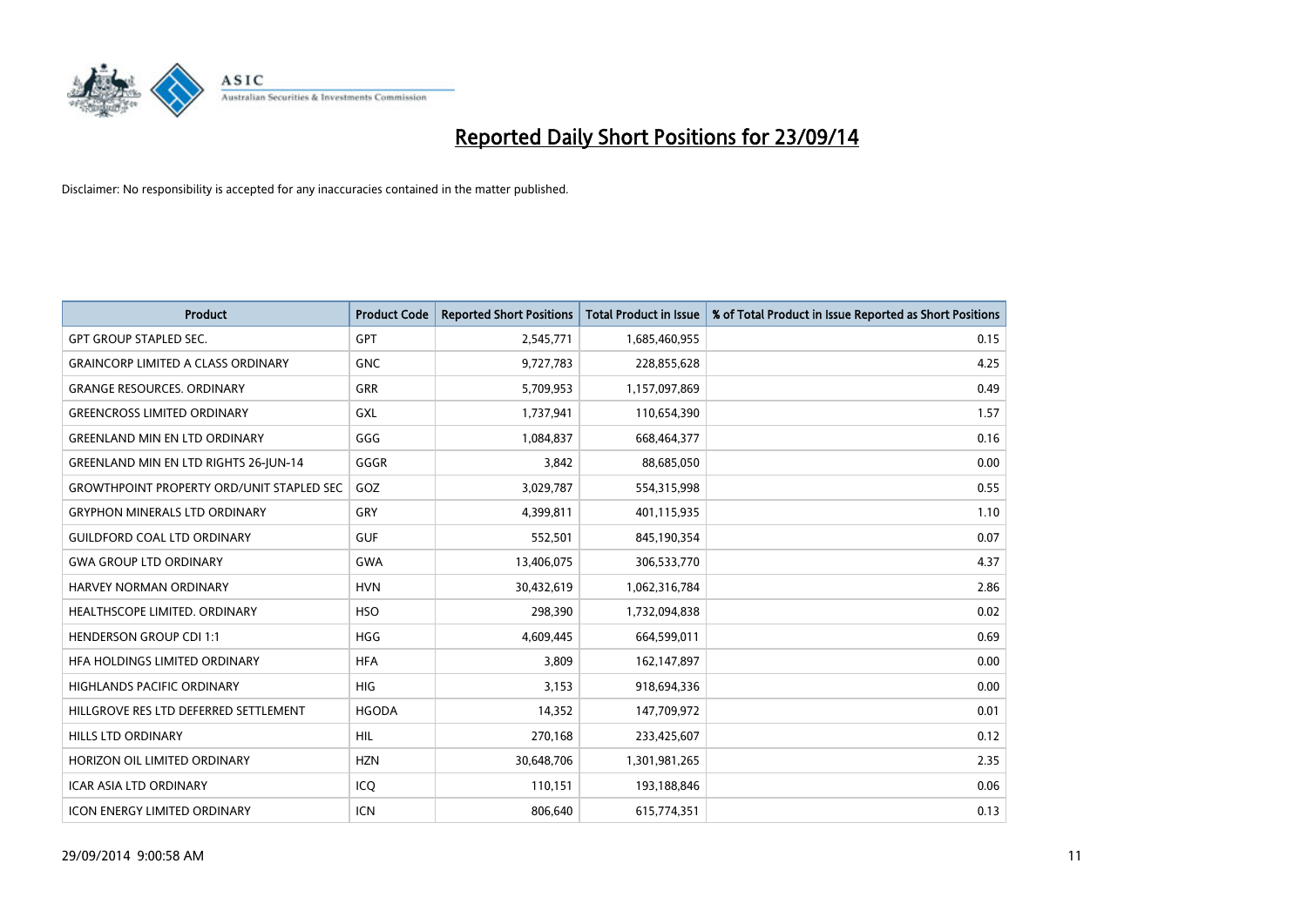

| <b>Product</b>                                | <b>Product Code</b> | <b>Reported Short Positions</b> | <b>Total Product in Issue</b> | % of Total Product in Issue Reported as Short Positions |
|-----------------------------------------------|---------------------|---------------------------------|-------------------------------|---------------------------------------------------------|
| <b>IINET LIMITED ORDINARY</b>                 | <b>IIN</b>          | 7,604,486                       | 161,238,847                   | 4.72                                                    |
| ILUKA RESOURCES ORDINARY                      | ILU                 | 37,992,126                      | 418,700,517                   | 9.07                                                    |
| <b>IMDEX LIMITED ORDINARY</b>                 | <b>IMD</b>          | 2,930,991                       | 216,203,136                   | 1.36                                                    |
| IMX RESOURCES LTD ORDINARY                    | <b>IXR</b>          | 1                               | 451,497,138                   | 0.00                                                    |
| <b>INCITEC PIVOT ORDINARY</b>                 | IPL                 | 33,627,017                      | 1,654,998,197                 | 2.03                                                    |
| <b>INDEPENDENCE GROUP ORDINARY</b>            | <b>IGO</b>          | 236,125                         | 234,256,573                   | 0.10                                                    |
| <b>INDOPHIL RESOURCES ORDINARY</b>            | <b>IRN</b>          | 1,834,648                       | 1,203,146,194                 | 0.15                                                    |
| <b>INDUSTRIA REIT STAPLED</b>                 | <b>IDR</b>          | 29,837                          | 125,000,001                   | 0.02                                                    |
| <b>INFIGEN ENERGY STAPLED SECURITIES</b>      | <b>IFN</b>          | 2,821,924                       | 767,887,581                   | 0.37                                                    |
| <b>INFOMEDIA LTD ORDINARY</b>                 | <b>IFM</b>          | 1,303,083                       | 306,954,355                   | 0.42                                                    |
| INGENIA GROUP STAPLED SECURITIES              | <b>INA</b>          | 1,838,187                       | 680,883,840                   | 0.27                                                    |
| <b>INSURANCE AUSTRALIA ORDINARY</b>           | IAG                 | 11,761,481                      | 2,341,618,048                 | 0.50                                                    |
| <b>INTREPID MINES ORDINARY</b>                | <b>IAU</b>          | 2,831,348                       | 557,577,524                   | 0.51                                                    |
| <b>INVESTA OFFICE FUND STAPLED SECURITIES</b> | <b>IOF</b>          | 516,261                         | 614,047,458                   | 0.08                                                    |
| <b>INVOCARE LIMITED ORDINARY</b>              | <b>IVC</b>          | 4,858,357                       | 110,030,298                   | 4.42                                                    |
| <b>IOOF HOLDINGS LTD ORDINARY</b>             | IFL                 | 7,691,246                       | 300,133,752                   | 2.56                                                    |
| <b>IPROPERTY GROUP LTD ORDINARY</b>           | <b>IPP</b>          | 2,482,087                       | 181,703,204                   | 1.37                                                    |
| <b>IRESS LIMITED ORDINARY</b>                 | <b>IRE</b>          | 5,005,103                       | 159,097,319                   | 3.15                                                    |
| <b>ISELECT LTD ORDINARY</b>                   | <b>ISU</b>          | 865,416                         | 260,889,894                   | 0.33                                                    |
| <b>ISENTIA GROUP LTD ORDINARY</b>             | <b>ISD</b>          | 559,874                         | 200,000,001                   | 0.28                                                    |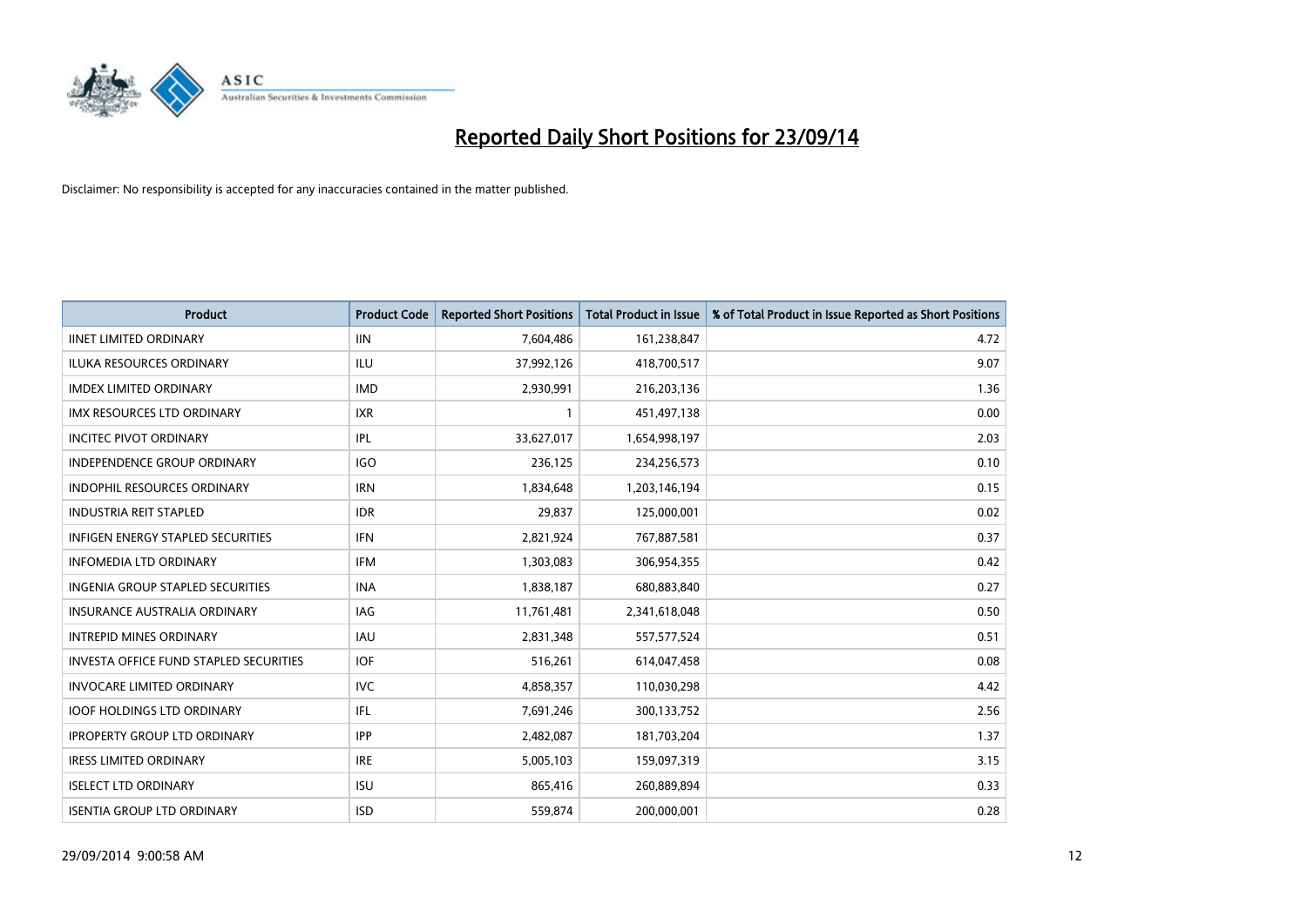

| <b>Product</b>                                  | <b>Product Code</b> | <b>Reported Short Positions</b> | <b>Total Product in Issue</b> | % of Total Product in Issue Reported as Short Positions |
|-------------------------------------------------|---------------------|---------------------------------|-------------------------------|---------------------------------------------------------|
| <b>IAMES HARDIE INDUST CHESS DEPOSITARY INT</b> | <b>IHX</b>          | 5,381,054                       | 444,925,946                   | 1.21                                                    |
| JAPARA HEALTHCARE LT ORDINARY                   | <b>IHC</b>          | 5,429,375                       | 263,046,592                   | 2.06                                                    |
| <b>IB HI-FI LIMITED ORDINARY</b>                | <b>IBH</b>          | 10,923,593                      | 99,238,673                    | 11.01                                                   |
| <b>KAGARA LTD ORDINARY</b>                      | KZL                 | 34,720                          | 798,953,117                   | 0.00                                                    |
| KAROON GAS AUSTRALIA ORDINARY                   | <b>KAR</b>          | 19,756,677                      | 255,997,690                   | 7.72                                                    |
| KATHMANDU HOLD LTD ORDINARY                     | <b>KMD</b>          | 1,766,834                       | 201,238,678                   | 0.88                                                    |
| <b>KBL MINING LIMITED ORDINARY</b>              | KBL                 | 1,820                           | 393,535,629                   | 0.00                                                    |
| KINGSGATE CONSOLID. ORDINARY                    | <b>KCN</b>          | 15,308,275                      | 223,584,937                   | 6.85                                                    |
| KINGSROSE MINING LTD ORDINARY                   | <b>KRM</b>          | 426,348                         | 358,611,493                   | 0.12                                                    |
| <b>KOGI IRON LTD ORDINARY</b>                   | <b>KFE</b>          | 2,192,098                       | 376,669,836                   | 0.58                                                    |
| LEIGHTON HOLDINGS ORDINARY                      | LEI                 | 4,978,148                       | 338,503,563                   | 1.47                                                    |
| LEND LEASE GROUP UNIT/ORD STAPLED               | LLC                 | 2,522,859                       | 577,475,833                   | 0.44                                                    |
| LIFESTYLE COMMUNIT, ORDINARY                    | LIC                 | 4,000                           | 99,970,131                    | 0.00                                                    |
| LIQUEFIED NATURAL ORDINARY                      | LNG                 | 6,928,975                       | 461,402,201                   | 1.50                                                    |
| LONESTAR RESO LTD ORDINARY                      | LNR                 | 834,888                         | 752,187,211                   | 0.11                                                    |
| LUCAPA DIAMOND LTD ORDINARY                     | LOM                 | 39,406                          | 181,776,720                   | 0.02                                                    |
| LYNAS CORPORATION ORDINARY                      | LYC                 | 133,745,854                     | 2,333,801,566                 | 5.73                                                    |
| <b>M2 GRP LTD ORDINARY</b>                      | <b>MTU</b>          | 5,435,712                       | 180,824,848                   | 3.01                                                    |
| <b>MACA LIMITED ORDINARY</b>                    | <b>MLD</b>          | 1,168,858                       | 232,676,373                   | 0.50                                                    |
| <b>MACMAHON HOLDINGS ORDINARY</b>               | <b>MAH</b>          | 206,455                         | 1,261,699,966                 | 0.02                                                    |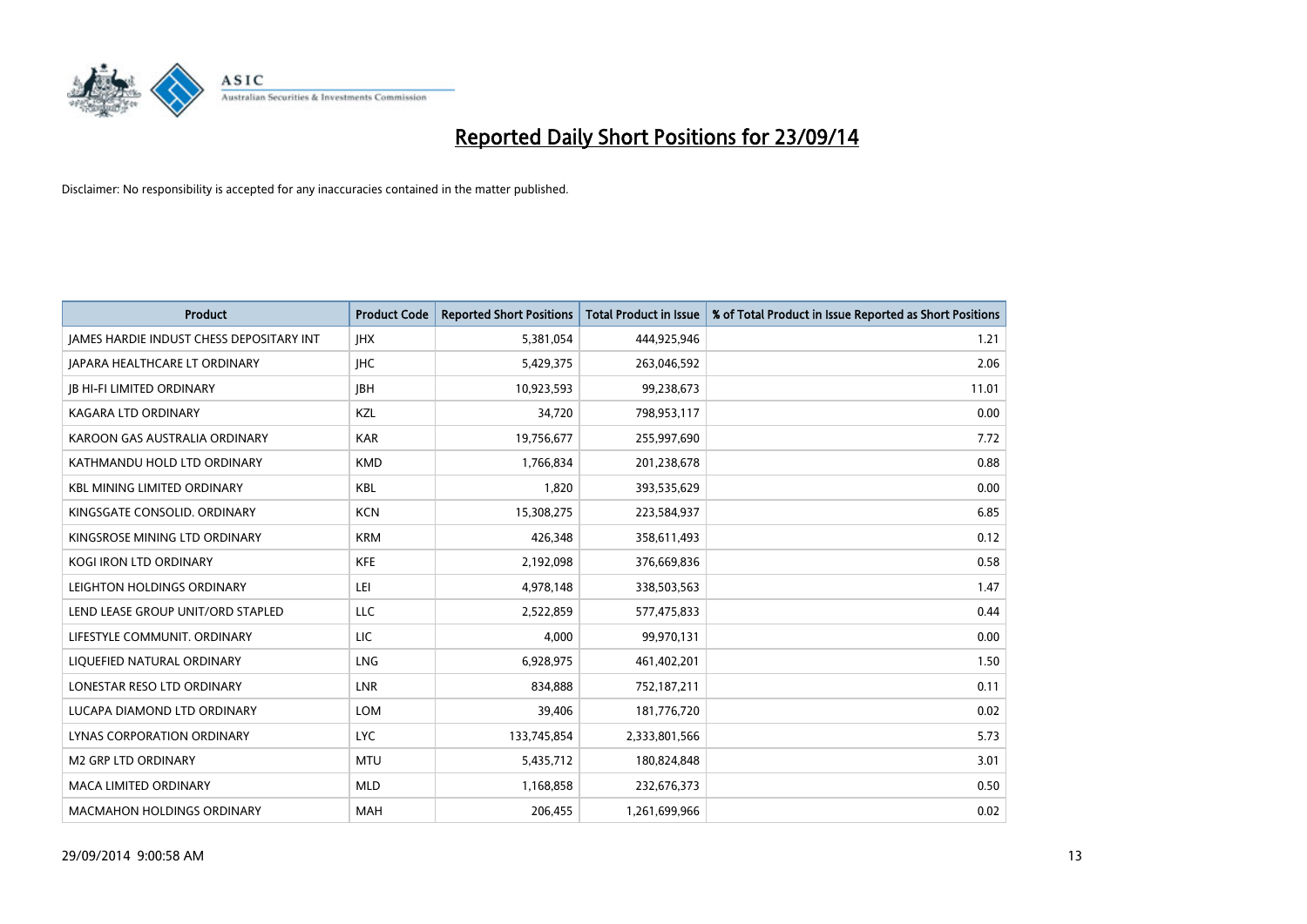

| <b>Product</b>                        | <b>Product Code</b> | <b>Reported Short Positions</b> | <b>Total Product in Issue</b> | % of Total Product in Issue Reported as Short Positions |
|---------------------------------------|---------------------|---------------------------------|-------------------------------|---------------------------------------------------------|
| MACO ATLAS ROADS GRP ORDINARY STAPLED | <b>MQA</b>          | 3,661,696                       | 511,538,852                   | 0.72                                                    |
| MACQUARIE GROUP LTD ORDINARY          | <b>MOG</b>          | 895,850                         | 321,202,994                   | 0.28                                                    |
| MAGELLAN FIN GRP LTD ORDINARY         | <b>MFG</b>          | 4,368,995                       | 158,918,177                   | 2.75                                                    |
| MANTRA GROUP LTD ORDINARY             | <b>MTR</b>          | 552,170                         | 249,471,229                   | 0.22                                                    |
| <b>MATRIX C &amp; E LTD ORDINARY</b>  | <b>MCE</b>          | 2,664,292                       | 94,555,428                    | 2.82                                                    |
| <b>MAVERICK DRILLING ORDINARY</b>     | <b>MAD</b>          | 5,676,172                       | 534,321,602                   | 1.06                                                    |
| <b>MAXITRANS INDUSTRIES ORDINARY</b>  | <b>MXI</b>          | 36,999                          | 185,075,653                   | 0.02                                                    |
| MAYNE PHARMA LTD ORDINARY             | <b>MYX</b>          | 9,236,792                       | 587,634,335                   | 1.57                                                    |
| MCMILLAN SHAKESPEARE ORDINARY         | <b>MMS</b>          | 1,004,399                       | 77,515,525                    | 1.30                                                    |
| <b>MCPHERSON'S LTD ORDINARY</b>       | <b>MCP</b>          | 10,011                          | 95,434,645                    | 0.01                                                    |
| MEDUSA MINING LTD ORDINARY            | <b>MML</b>          | 9,325,421                       | 207,794,301                   | 4.49                                                    |
| MERIDIAN ENERGY INSTALMENT RECEIPTS   | <b>MEZCA</b>        | 200,000                         | 1,255,413,626                 | 0.02                                                    |
| <b>MERMAID MARINE ORDINARY</b>        | <b>MRM</b>          | 14,641,843                      | 366,766,098                   | 3.99                                                    |
| MESOBLAST LIMITED ORDINARY            | <b>MSB</b>          | 19,496,801                      | 321,640,094                   | 6.06                                                    |
| METALS X LIMITED ORDINARY             | <b>MLX</b>          | 4,733,976                       | 1,655,826,110                 | 0.29                                                    |
| METCASH LIMITED ORDINARY              | <b>MTS</b>          | 105,082,697                     | 903,309,574                   | 11.63                                                   |
| MIGHTY RIVER POWER ORDINARY           | <b>MYT</b>          | 3,758,643                       | 1,400,012,517                 | 0.27                                                    |
| MINCOR RESOURCES NL ORDINARY          | <b>MCR</b>          | 100,184                         | 188,208,274                   | 0.05                                                    |
| MINERAL DEPOSITS ORDINARY             | <b>MDL</b>          | 1,142,277                       | 103,676,341                   | 1.10                                                    |
| MINERAL RESOURCES. ORDINARY           | <b>MIN</b>          | 15,038,194                      | 186,556,246                   | 8.06                                                    |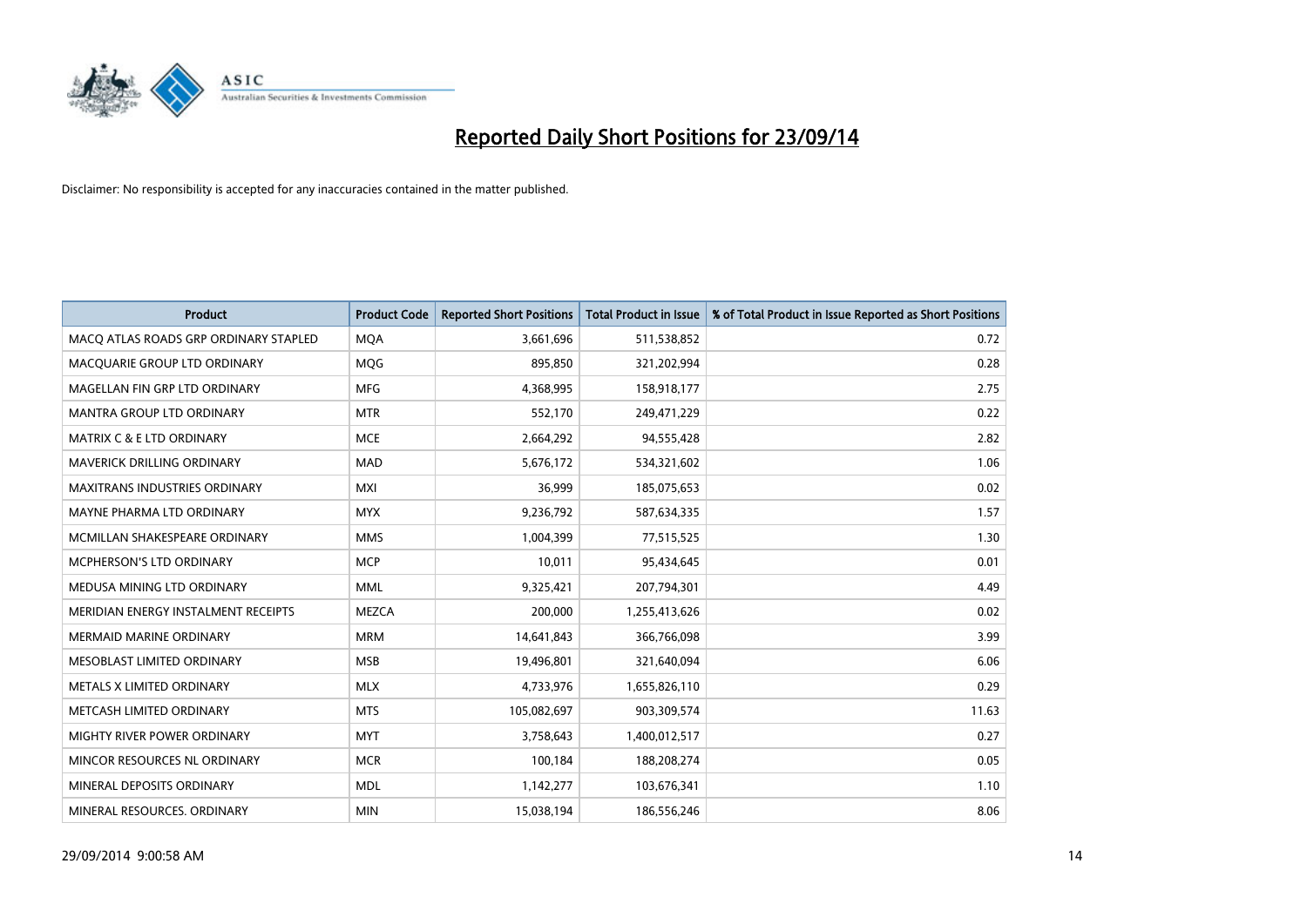

| <b>Product</b>                    | <b>Product Code</b> | <b>Reported Short Positions</b> | <b>Total Product in Issue</b> | % of Total Product in Issue Reported as Short Positions |
|-----------------------------------|---------------------|---------------------------------|-------------------------------|---------------------------------------------------------|
| MINT WIRELESS ORDINARY            | <b>MNW</b>          | 1,512,750                       | 470,372,395                   | 0.32                                                    |
| MIRABELA NICKEL LTD ORDINARY      | <b>MBN</b>          | 10                              | 929,710,216                   | 0.00                                                    |
| MIRVAC GROUP STAPLED SECURITIES   | <b>MGR</b>          | 2,403,293                       | 3,697,197,370                 | 0.07                                                    |
| MOBILE EMBRACE LTD ORDINARY       | <b>MBE</b>          | 28,000                          | 376,510,098                   | 0.01                                                    |
| MOLOPO ENERGY LTD ORDINARY        | <b>MPO</b>          | 11,118                          | 248,705,730                   | 0.00                                                    |
| MONADELPHOUS GROUP ORDINARY       | <b>MND</b>          | 7,866,149                       | 92,796,819                    | 8.48                                                    |
| MONASH IVF GROUP LTD ORDINARY     | <b>MVF</b>          | 530,595                         | 231,081,089                   | 0.23                                                    |
| MORTGAGE CHOICE LTD ORDINARY      | MOC                 | 8,268                           | 123,879,296                   | 0.01                                                    |
| <b>MOUNT GIBSON IRON ORDINARY</b> | <b>MGX</b>          | 21,446,635                      | 1,090,805,085                 | 1.97                                                    |
| MULTIPLEX SITES SITES             | <b>MXUPA</b>        | 2,177                           | 4,500,000                     | 0.05                                                    |
| MYER HOLDINGS LTD ORDINARY        | <b>MYR</b>          | 91,638,375                      | 585,689,551                   | 15.65                                                   |
| NANOSONICS LIMITED ORDINARY       | <b>NAN</b>          | 1,697,956                       | 264,332,826                   | 0.64                                                    |
| NATIONAL AUST. BANK ORDINARY      | <b>NAB</b>          | 7,001,900                       | 2,365,783,998                 | 0.30                                                    |
| NATIONAL STORAGE STAPLED          | <b>NSR</b>          | 692,776                         | 281,631,660                   | 0.25                                                    |
| NAVITAS LIMITED ORDINARY          | <b>NVT</b>          | 3,099,448                       | 375,947,352                   | 0.82                                                    |
| NEARMAP LTD ORDINARY              | <b>NEA</b>          | 1,043,726                       | 337,946,101                   | 0.31                                                    |
| NEON ENERGY LIMITED ORDINARY      | <b>NEN</b>          | 140,474                         | 553,037,848                   | 0.03                                                    |
| NEW HOPE CORPORATION ORDINARY     | <b>NHC</b>          | 1,702,753                       | 830,999,449                   | 0.20                                                    |
| NEWCREST MINING ORDINARY          | <b>NCM</b>          | 9,639,848                       | 766,510,971                   | 1.26                                                    |
| NEWS CORP A NON-VOTING CDI        | <b>NWSLV</b>        | 418,938                         | 2,976,217                     | 14.08                                                   |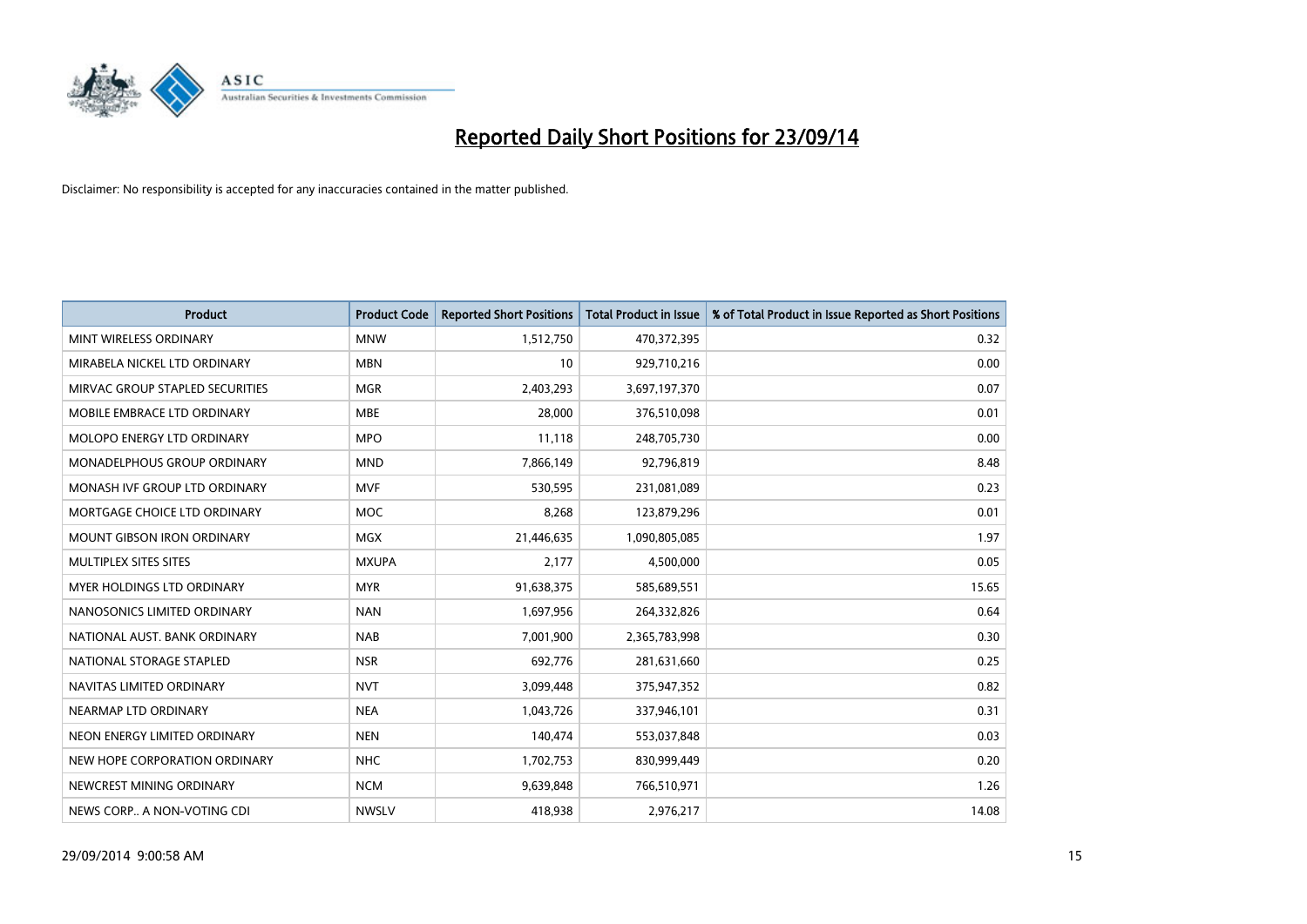

| <b>Product</b>                        | <b>Product Code</b> | <b>Reported Short Positions</b> | <b>Total Product in Issue</b> | % of Total Product in Issue Reported as Short Positions |
|---------------------------------------|---------------------|---------------------------------|-------------------------------|---------------------------------------------------------|
| NEWS CORP B VOTING CDI                | <b>NWS</b>          | 2,254,354                       | 22,645,126                    | 9.96                                                    |
| NEWSAT LIMITED ORDINARY               | <b>NWT</b>          | 7,536,926                       | 613,199,841                   | 1.23                                                    |
| NEXTDC LIMITED ORDINARY               | <b>NXT</b>          | 19,748,828                      | 193,154,486                   | 10.22                                                   |
| NEXUS ENERGY LIMITED ORDINARY         | <b>NXS</b>          | 83,983                          | 1,330,219,459                 | 0.01                                                    |
| NIB HOLDINGS LIMITED ORDINARY         | <b>NHF</b>          | 2,114,495                       | 439,004,182                   | 0.48                                                    |
| NIDO PETROLEUM ORDINARY               | <b>NDO</b>          | 42,480                          | 2,188,266,468                 | 0.00                                                    |
| NINE ENTERTAINMENT ORDINARY           | <b>NEC</b>          | 10,876,867                      | 940,295,023                   | 1.16                                                    |
| NOBLE MINERAL RES ORDINARY            | <b>NMG</b>          | 2,365,726                       | 666,397,952                   | 0.36                                                    |
| NORTHERN IRON LTD ORDINARY            | <b>NFE</b>          | 11,392                          | 484,405,314                   | 0.00                                                    |
| NORTHERN STAR ORDINARY                | <b>NST</b>          | 7,979,388                       | 587,429,659                   | 1.36                                                    |
| NRW HOLDINGS LIMITED ORDINARY         | <b>NWH</b>          | 10,690,867                      | 278,888,011                   | 3.83                                                    |
| NUFARM LIMITED ORDINARY               | <b>NUF</b>          | 17,781,695                      | 264,021,627                   | 6.73                                                    |
| NUPLEX INDUSTRIES ORDINARY            | <b>NPX</b>          | 1,000                           | 198,125,827                   | 0.00                                                    |
| OCEANAGOLD CORP. CHESS DEPOSITARY INT | <b>OGC</b>          | 2,495,036                       | 301,520,186                   | 0.83                                                    |
| OIL SEARCH LTD ORDINARY               | OSH                 | 3,443,124                       | 1,519,022,225                 | 0.23                                                    |
| OM HOLDINGS LIMITED ORDINARY          | OMH                 | 58,221                          | 733,423,337                   | 0.01                                                    |
| OMI HOLDINGS LIMITED ORDINARY         | OMI                 | 129,010                         | 76,746,962                    | 0.17                                                    |
| ORICA LIMITED ORDINARY                | ORI                 | 15,361,602                      | 372,743,291                   | 4.12                                                    |
| ORIGIN ENERGY ORDINARY                | <b>ORG</b>          | 9,167,948                       | 1,103,646,907                 | 0.83                                                    |
| OROCOBRE LIMITED ORDINARY             | <b>ORE</b>          | 2,140,988                       | 132,041,911                   | 1.62                                                    |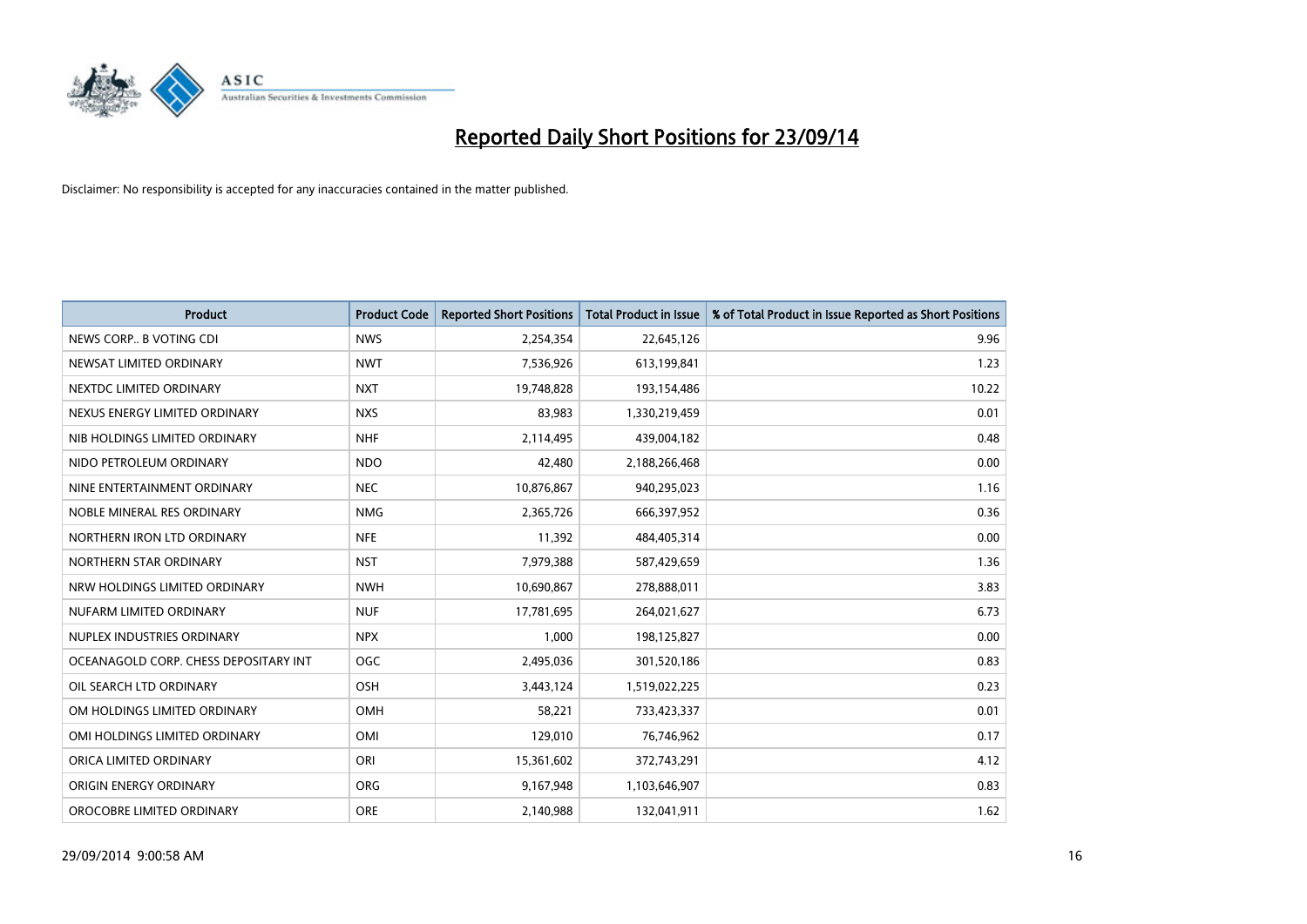

| <b>Product</b>                 | <b>Product Code</b> | <b>Reported Short Positions</b> | <b>Total Product in Issue</b> | % of Total Product in Issue Reported as Short Positions |
|--------------------------------|---------------------|---------------------------------|-------------------------------|---------------------------------------------------------|
| ORORA LIMITED ORDINARY         | <b>ORA</b>          | 2,933,412                       | 1,206,684,923                 | 0.24                                                    |
| OROTONGROUP LIMITED ORDINARY   | ORL                 | 261,698                         | 40,880,902                    | 0.64                                                    |
| OZ MINERALS ORDINARY           | OZL                 | 15,529,877                      | 303,470,022                   | 5.12                                                    |
| OZFOREX GROUP LTD ORDINARY     | <b>OFX</b>          | 10,741,216                      | 240,000,000                   | 4.48                                                    |
| <b>PACIFIC BRANDS ORDINARY</b> | PBG                 | 47,320,546                      | 917,226,291                   | 5.16                                                    |
| PACT GROUP HLDGS LTD ORDINARY  | PGH                 | 2,145,847                       | 294,097,961                   | 0.73                                                    |
| PALADIN ENERGY LTD ORDINARY    | <b>PDN</b>          | 103,790,126                     | 964,894,574                   | 10.76                                                   |
| PANAUST LIMITED ORDINARY       | <b>PNA</b>          | 143,882                         | 635,580,654                   | 0.02                                                    |
| PANORAMIC RESOURCES ORDINARY   | PAN                 | 2,446                           | 322,275,824                   | 0.00                                                    |
| PANTERRA GOLD LTD ORDINARY     | PGI                 | $\mathbf{1}$                    | 822,241,166                   | 0.00                                                    |
| PAPERLINX LIMITED ORDINARY     | <b>PPX</b>          | 44,675                          | 665, 181, 261                 | 0.01                                                    |
| PAPILLON RES LTD ORDINARY      | <b>PIR</b>          | 1,007,505                       | 352,044,210                   | 0.29                                                    |
| PATTIES FOODS LTD ORDINARY     | PFL                 | 9,001                           | 139,144,338                   | 0.01                                                    |
| PEET LIMITED ORDINARY          | <b>PPC</b>          | 52,444                          | 433,389,348                   | 0.01                                                    |
| PERPETUAL LIMITED ORDINARY     | <b>PPT</b>          | 975,979                         | 46,574,426                    | 2.10                                                    |
| PERSEUS MINING LTD ORDINARY    | PRU                 | 16,828,442                      | 526,656,401                   | 3.20                                                    |
| PHARMAXIS LTD ORDINARY         | <b>PXS</b>          | 41,630                          | 309,522,849                   | 0.01                                                    |
| PHOSPHAGENICS LTD. ORDINARY    | POH                 | 43,750                          | 1,261,965,957                 | 0.00                                                    |
| PLATINUM ASSET ORDINARY        | <b>PTM</b>          | 1,665,208                       | 580,436,142                   | 0.29                                                    |
| PLATINUM AUSTRALIA ORDINARY    | PLA                 | 836,027                         | 504,968,043                   | 0.17                                                    |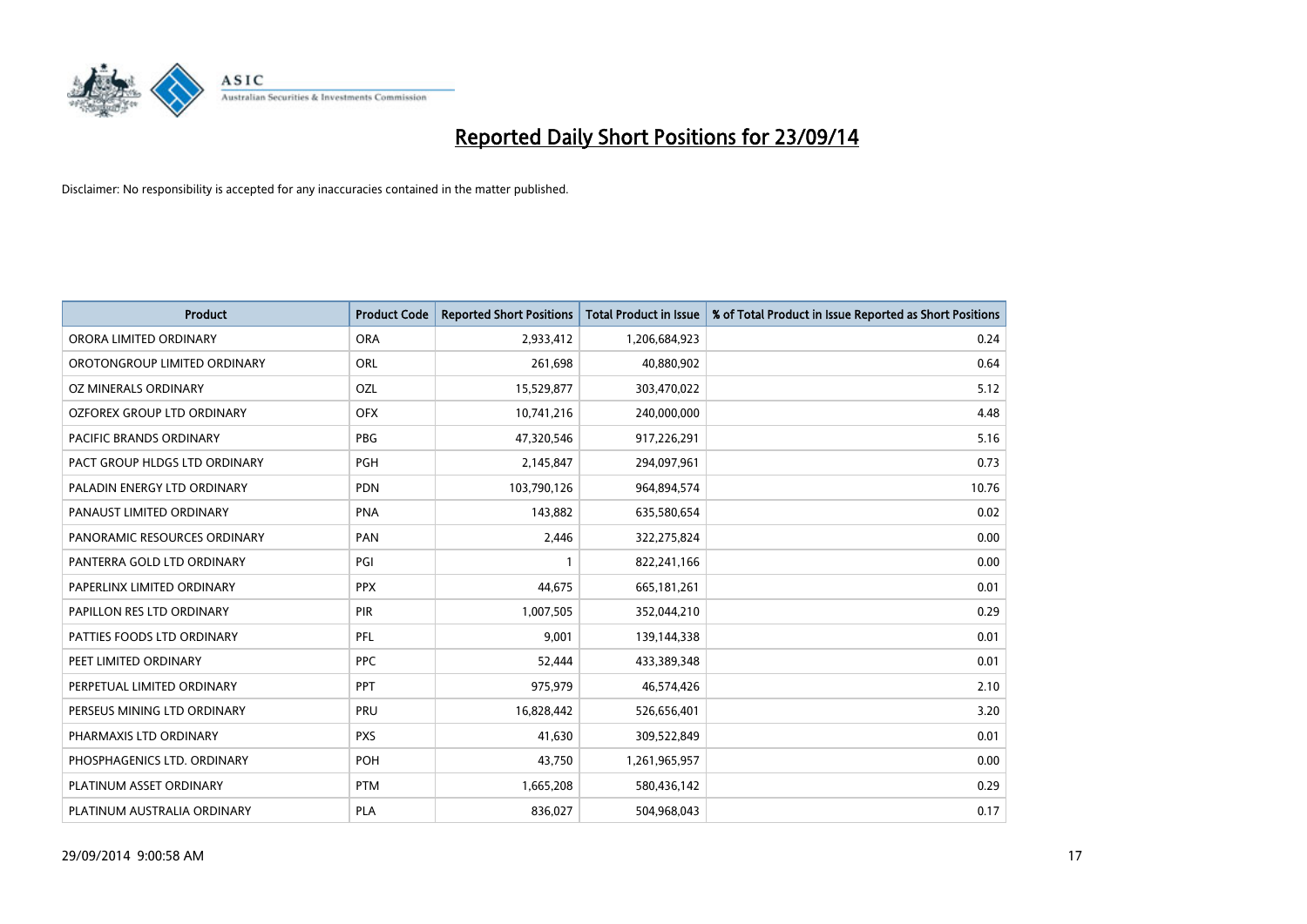

| <b>Product</b>                      | <b>Product Code</b> | <b>Reported Short Positions</b> | <b>Total Product in Issue</b> | % of Total Product in Issue Reported as Short Positions |
|-------------------------------------|---------------------|---------------------------------|-------------------------------|---------------------------------------------------------|
| PLATINUM CAPITAL LTD ORDINARY       | <b>PMC</b>          | 6,280                           | 232,190,254                   | 0.00                                                    |
| PMP LIMITED ORDINARY                | <b>PMP</b>          | 27,581                          | 323,781,124                   | 0.01                                                    |
| POSEIDON NICK LTD ORDINARY          | <b>POS</b>          | 351,000                         | 513,904,288                   | 0.07                                                    |
| PRANA BIOTECHNOLOGY ORDINARY        | PBT                 | 2,760,339                       | 488,936,960                   | 0.56                                                    |
| PREMIER INVESTMENTS ORDINARY        | <b>PMV</b>          | 377,614                         | 155,714,874                   | 0.24                                                    |
| PRIMA BIOMED LTD ORDINARY           | <b>PRR</b>          | 132,361                         | 1,228,709,341                 | 0.01                                                    |
| PRIMARY HEALTH CARE ORDINARY        | <b>PRY</b>          | 18,766,184                      | 505,659,944                   | 3.71                                                    |
| PRIME MEDIA GRP LTD ORDINARY        | <b>PRT</b>          | 1,877,617                       | 366,330,303                   | 0.51                                                    |
| PROGRAMMED ORDINARY                 | <b>PRG</b>          | 303,449                         | 118,651,911                   | 0.26                                                    |
| <b>QANTAS AIRWAYS ORDINARY</b>      | QAN                 | 31,570,422                      | 2,196,330,250                 | 1.44                                                    |
| OBE INSURANCE GROUP ORDINARY        | <b>OBE</b>          | 26,768,970                      | 1,341,959,131                 | 1.99                                                    |
| <b>QUBE HOLDINGS LTD ORDINARY</b>   | QUB                 | 3,473,922                       | 1,051,172,929                 | 0.33                                                    |
| RAMELIUS RESOURCES ORDINARY         | <b>RMS</b>          | 200                             | 468,787,779                   | 0.00                                                    |
| RAMSAY HEALTH CARE ORDINARY         | <b>RHC</b>          | 1,153,934                       | 202,081,252                   | 0.57                                                    |
| <b>RCG CORPORATION LTD ORDINARY</b> | <b>RCG</b>          | 9,325                           | 263,808,625                   | 0.00                                                    |
| <b>RCR TOMLINSON ORDINARY</b>       | <b>RCR</b>          | 641,702                         | 139,000,806                   | 0.46                                                    |
| <b>REA GROUP ORDINARY</b>           | <b>REA</b>          | 1,560,075                       | 131,714,699                   | 1.18                                                    |
| RECALL HOLDINGS LTD ORDINARY        | <b>REC</b>          | 11,118,626                      | 312,903,583                   | 3.55                                                    |
| <b>RECKON LIMITED ORDINARY</b>      | <b>RKN</b>          | 1,360,678                       | 112,084,762                   | 1.21                                                    |
| RED 5 LIMITED ORDINARY              | <b>RED</b>          | 174,740                         | 759,451,008                   | 0.02                                                    |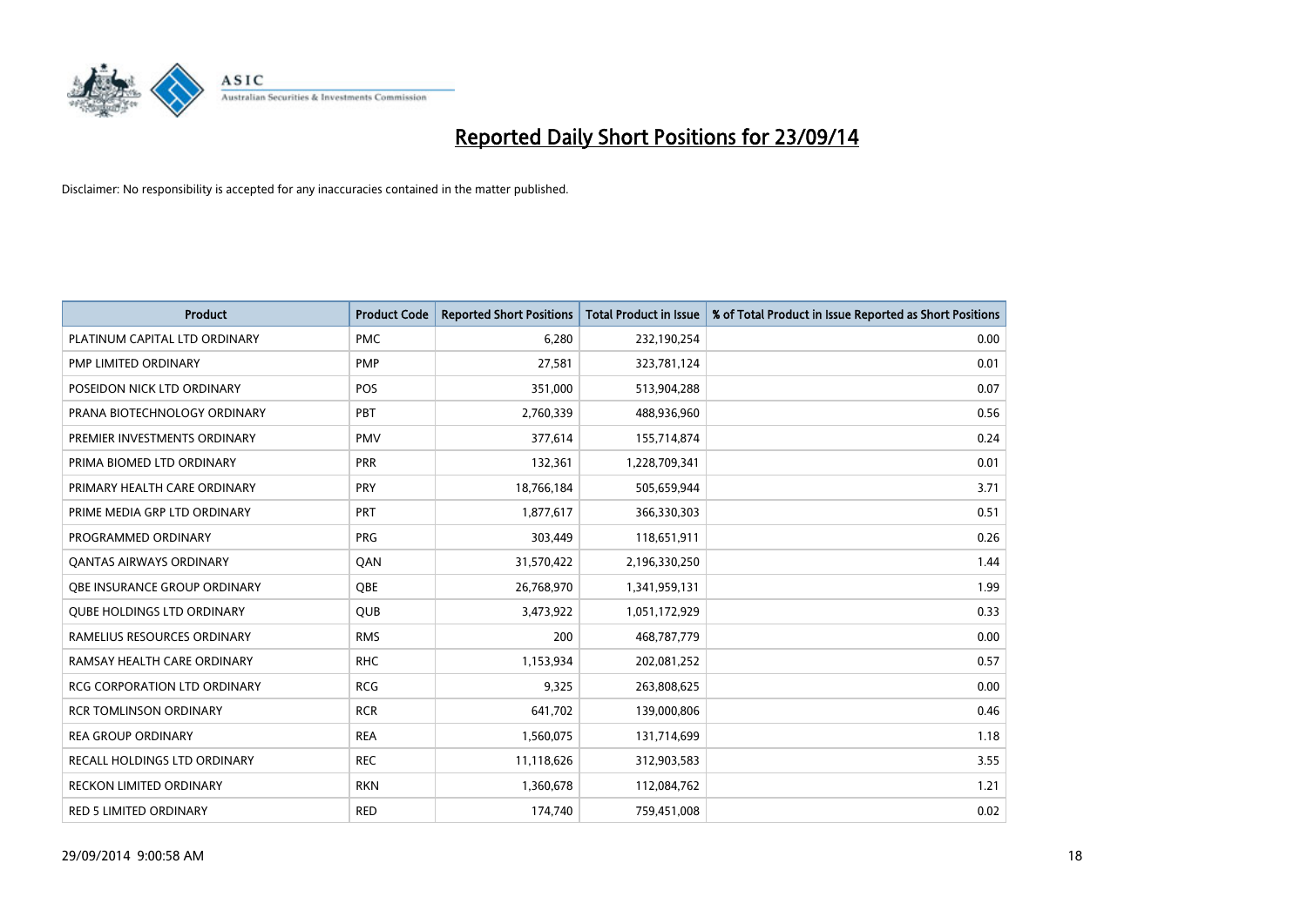

| <b>Product</b>                      | <b>Product Code</b> | <b>Reported Short Positions</b> | <b>Total Product in Issue</b> | % of Total Product in Issue Reported as Short Positions |
|-------------------------------------|---------------------|---------------------------------|-------------------------------|---------------------------------------------------------|
| <b>RED FORK ENERGY ORDINARY</b>     | <b>RFE</b>          | 1,026,858                       | 501,051,719                   | 0.20                                                    |
| REDBANK ENERGY LTD ORDINARY         | AEJ                 | 13                              | 786,287                       | 0.00                                                    |
| REED RESOURCES LTD ORDINARY         | <b>RDR</b>          | 2,000                           | 499,453,895                   | 0.00                                                    |
| REGIS RESOURCES ORDINARY            | <b>RRL</b>          | 51,039,774                      | 499,756,595                   | 10.21                                                   |
| RESMED INC CDI 10:1                 | <b>RMD</b>          | 40,846,950                      | 1,403,045,440                 | 2.91                                                    |
| <b>RESOLUTE MINING ORDINARY</b>     | <b>RSG</b>          | 7,941,309                       | 641,189,223                   | 1.24                                                    |
| <b>RESOURCE GENERATION ORDINARY</b> | <b>RES</b>          | 1,220                           | 581,380,338                   | 0.00                                                    |
| RETAIL FOOD GROUP ORDINARY          | <b>RFG</b>          | 6,656,395                       | 144,878,508                   | 4.59                                                    |
| REX MINERALS LIMITED ORDINARY       | <b>RXM</b>          | 1,059,599                       | 220,519,784                   | 0.48                                                    |
| RIO TINTO LIMITED ORDINARY          | <b>RIO</b>          | 4,438,017                       | 435,758,720                   | 1.02                                                    |
| ROC OIL COMPANY ORDINARY            | <b>ROC</b>          | 458,143                         | 687,618,400                   | 0.07                                                    |
| ROX RESOURCES ORDINARY              | <b>RXL</b>          | 2,178,750                       | 745,010,304                   | 0.29                                                    |
| ROYAL WOLF HOLDINGS ORDINARY        | <b>RWH</b>          | 208,701                         | 100,387,052                   | 0.21                                                    |
| RUBIK FINANCIAL LTD, ORDINARY       | RFL                 | 69,595                          | 340,999,914                   | 0.02                                                    |
| RUNGEPINCOCKMINARCO ORDINARY        | <b>RUL</b>          | 8,667                           | 177,487,462                   | 0.00                                                    |
| RURALCO HOLDINGS ORDINARY           | <b>RHL</b>          | 3,658                           | 77,291,069                    | 0.00                                                    |
| SAI GLOBAL LIMITED ORDINARY         | SAI                 | 211,755                         | 211,084,918                   | 0.10                                                    |
| SALMAT LIMITED ORDINARY             | <b>SLM</b>          | 99,577                          | 159,812,799                   | 0.06                                                    |
| SAMSON OIL & GAS LTD ORDINARY       | SSN                 | 17,662,960                      | 2,837,780,958                 | 0.62                                                    |
| SANDFIRE RESOURCES ORDINARY         | <b>SFR</b>          | 2,686,302                       | 155,640,968                   | 1.73                                                    |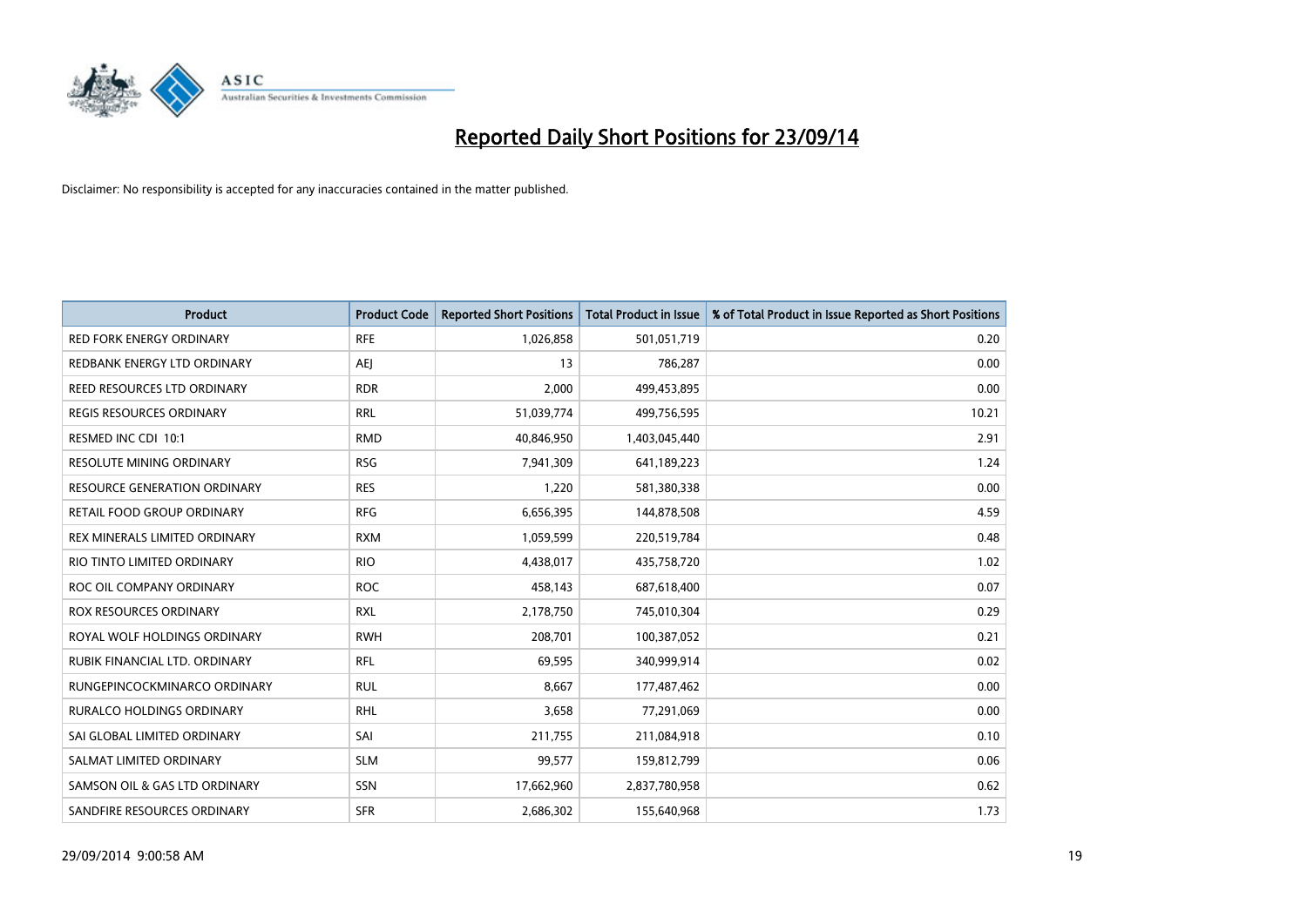

| <b>Product</b>                           | <b>Product Code</b> | <b>Reported Short Positions</b> | <b>Total Product in Issue</b> | % of Total Product in Issue Reported as Short Positions |
|------------------------------------------|---------------------|---------------------------------|-------------------------------|---------------------------------------------------------|
| <b>SANTOS LTD ORDINARY</b>               | <b>STO</b>          | 5,477,433                       | 976,752,903                   | 0.56                                                    |
| SARACEN MINERAL ORDINARY                 | SAR                 | 2,622,959                       | 792,784,738                   | 0.33                                                    |
| SCA PROPERTY GROUP STAPLED SECURITIES    | <b>SCP</b>          | 21,420,395                      | 648,628,320                   | 3.30                                                    |
| <b>SCENTRE GRP STAPLED</b>               | SCG                 | 24,229,139                      | 5,324,296,678                 | 0.46                                                    |
| SEDGMAN LIMITED ORDINARY                 | <b>SDM</b>          | 1,582,371                       | 227,059,277                   | 0.70                                                    |
| SEEK LIMITED ORDINARY                    | <b>SEK</b>          | 11,675,092                      | 341,629,095                   | 3.42                                                    |
| SELECT HARVESTS ORDINARY                 | <b>SHV</b>          | 1,190,150                       | 66,699,341                    | 1.78                                                    |
| SENEX ENERGY LIMITED ORDINARY            | <b>SXY</b>          | 33,087,071                      | 1,149,657,377                 | 2.88                                                    |
| SERVCORP LIMITED ORDINARY                | SRV                 | 603                             | 98,432,275                    | 0.00                                                    |
| SERVICE STREAM ORDINARY                  | <b>SSM</b>          | 30                              | 386,389,873                   | 0.00                                                    |
| SEVEN GROUP HOLDINGS ORDINARY            | <b>SVW</b>          | 701,803                         | 302,691,886                   | 0.23                                                    |
| SEVEN WEST MEDIA LTD ORDINARY            | <b>SWM</b>          | 10,848,762                      | 999,160,872                   | 1.09                                                    |
| SG FLEET GROUP LTD ORDINARY              | SGF                 | 66,408                          | 242,691,826                   | 0.03                                                    |
| SIGMA PHARMACEUTICAL ORDINARY            | <b>SIP</b>          | 14,518,857                      | 1,108,086,575                 | 1.31                                                    |
| SILEX SYSTEMS ORDINARY                   | <b>SLX</b>          | 8,239,473                       | 170,467,339                   | 4.83                                                    |
| SILVER CHEF LIMITED ORDINARY             | SIV                 | 77,281                          | 29,474,372                    | 0.26                                                    |
| SILVER LAKE RESOURCE ORDINARY            | <b>SLR</b>          | 22,390,063                      | 503,233,971                   | 4.45                                                    |
| SIMS METAL MGMT LTD ORDINARY             | SGM                 | 12,476,468                      | 204,628,584                   | 6.10                                                    |
| SINGAPORE TELECOMM. CHESS DEPOSITARY INT | SGT                 | 3,496,345                       | 115,176,393                   | 3.04                                                    |
| SINO GAS ENERGY ORDINARY                 | <b>SEH</b>          | 9,891,419                       | 1,541,672,358                 | 0.64                                                    |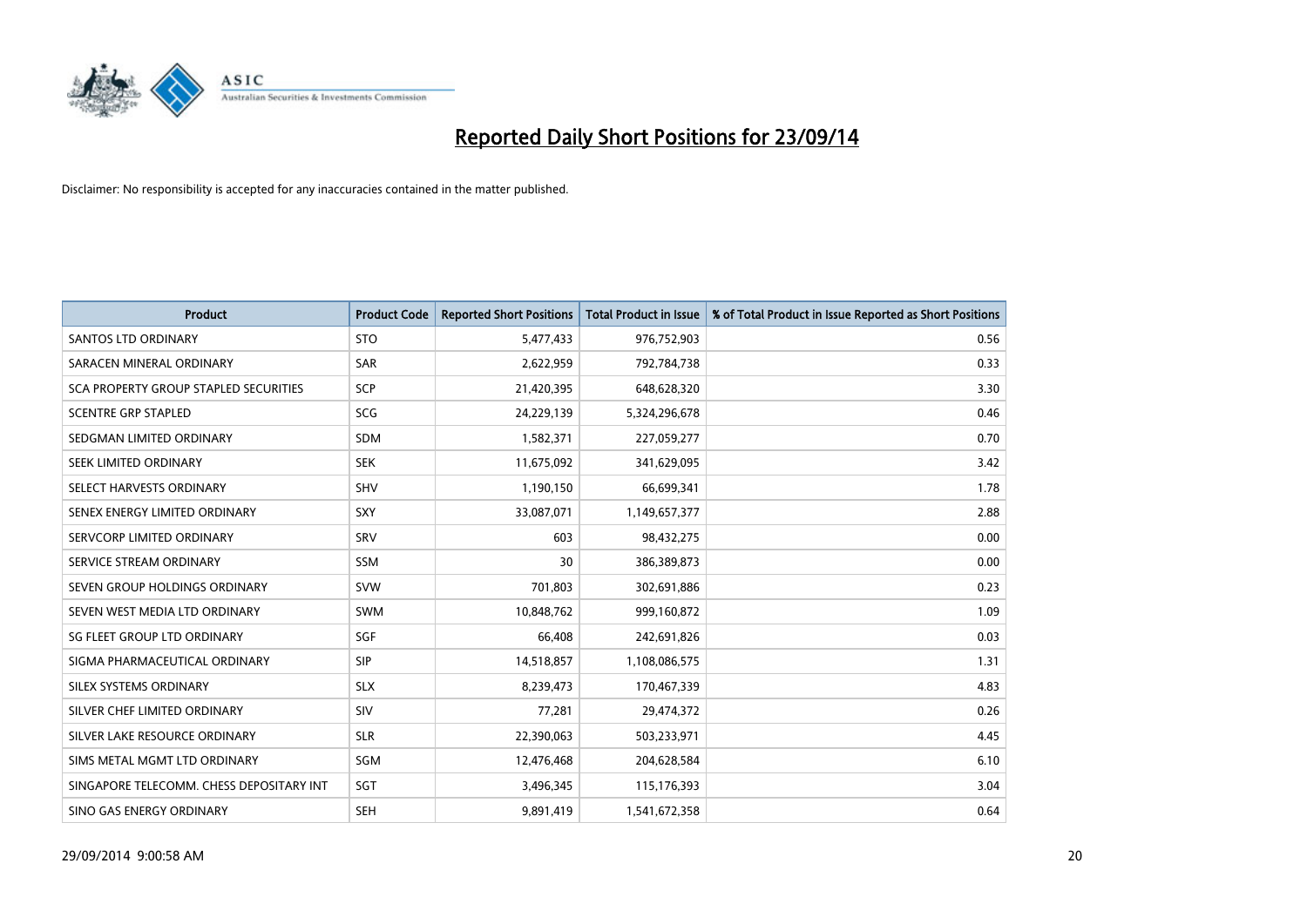

| <b>Product</b>                           | <b>Product Code</b> | <b>Reported Short Positions</b> | <b>Total Product in Issue</b> | % of Total Product in Issue Reported as Short Positions |
|------------------------------------------|---------------------|---------------------------------|-------------------------------|---------------------------------------------------------|
| SIRIUS RESOURCES NL ORDINARY             | <b>SIR</b>          | 10,798,942                      | 340,888,269                   | 3.17                                                    |
| SIRTEX MEDICAL ORDINARY                  | <b>SRX</b>          | 133,576                         | 56,494,365                    | 0.24                                                    |
| SKILLED GROUP LTD ORDINARY               | <b>SKE</b>          | 5,318,245                       | 235,415,953                   | 2.26                                                    |
| SKY NETWORK ORDINARY                     | <b>SKT</b>          | 3,482,944                       | 389,139,785                   | 0.90                                                    |
| SKYCITY ENT GRP LTD ORDINARY             | <b>SKC</b>          | 7,363,671                       | 582,088,094                   | 1.27                                                    |
| <b>SLATER &amp; GORDON ORDINARY</b>      | SGH                 | 456,893                         | 205,583,924                   | 0.22                                                    |
| SMARTGRP CORPORATION ORDINARY            | <b>SIQ</b>          | 324,979                         | 101,461,150                   | 0.32                                                    |
| SMS MANAGEMENT. ORDINARY                 | <b>SMX</b>          | 1,950,400                       | 69,394,537                    | 2.81                                                    |
| SONIC HEALTHCARE ORDINARY                | SHL                 | 2,487,226                       | 401,159,056                   | 0.62                                                    |
| SOUL PATTINSON (W.H) ORDINARY            | SOL                 | 17,762                          | 239,395,320                   | 0.01                                                    |
| SP AUSNET STAPLED SECURITIES             | SPN                 | 571,815                         | 3,425,244,162                 | 0.02                                                    |
| SPARK INFRASTRUCTURE STAPLED US PROHIBT. | SKI                 | 11,301,486                      | 1,466,360,128                 | 0.77                                                    |
| SPARK NEW ZEALAND ORDINARY               | <b>SPK</b>          | 11,806,875                      | 1,828,680,539                 | 0.65                                                    |
| SPDR 200 FUND ETF UNITS                  | <b>STW</b>          | 332                             | 46,146,865                    | 0.00                                                    |
| SPECIALTY FASHION ORDINARY               | <b>SFH</b>          | 14,644                          | 192,236,121                   | 0.01                                                    |
| SPOTLESS GRP HLD LTD ORDINARY            | <b>SPO</b>          | 21,134,860                      | 1,098,290,178                 | 1.92                                                    |
| ST BARBARA LIMITED ORDINARY              | <b>SBM</b>          | 11,149,995                      | 488,074,077                   | 2.28                                                    |
| STARPHARMA HOLDINGS ORDINARY             | SPL                 | 14,624,419                      | 285,109,680                   | 5.13                                                    |
| STEADFAST GROUP LTD ORDINARY             | <b>SDF</b>          | 6,944,730                       | 501,638,307                   | 1.38                                                    |
| STH CRS ELECT ENGNR ORDINARY             | <b>SXE</b>          | 12,969                          | 161,523,130                   | 0.01                                                    |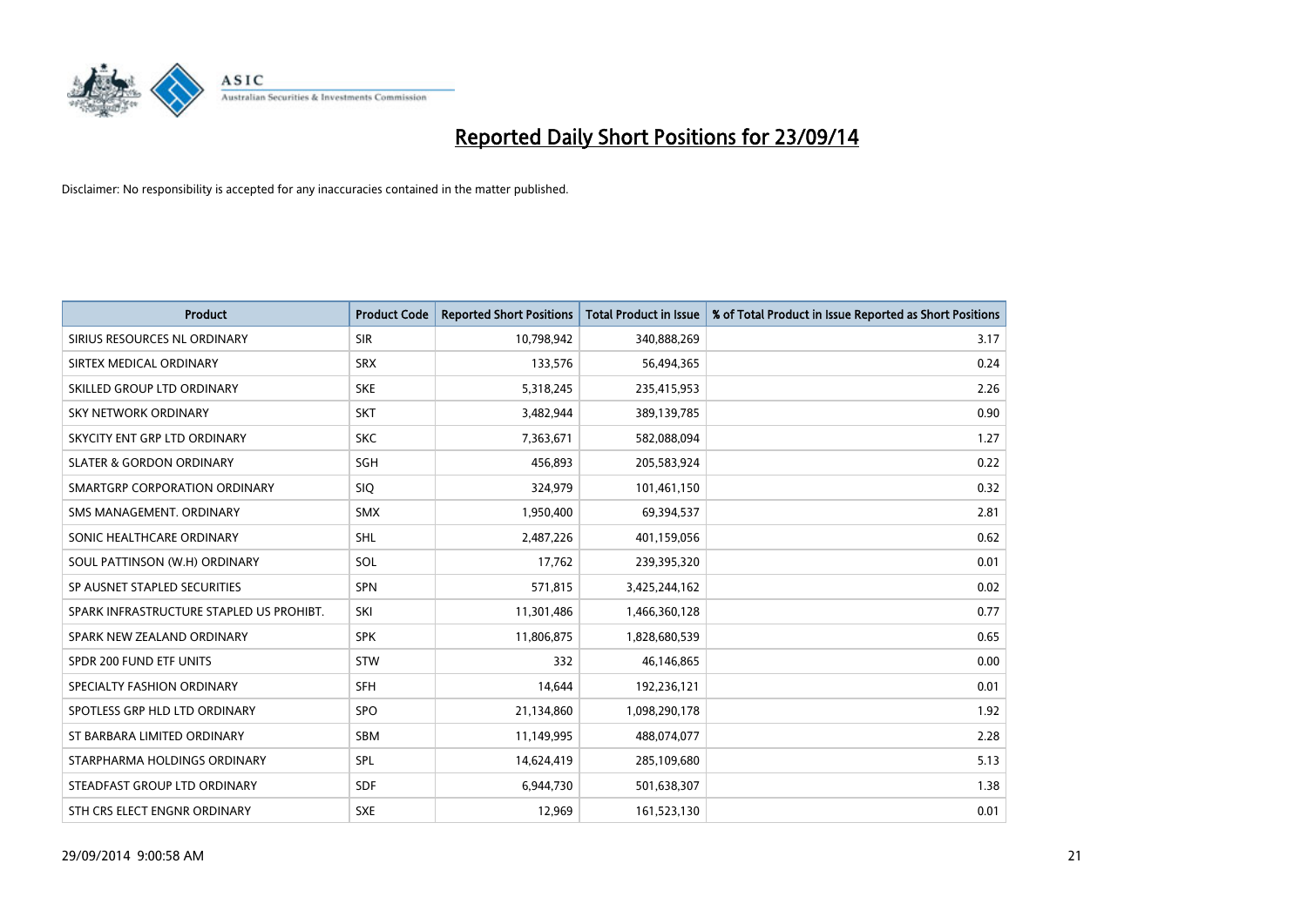

| <b>Product</b>                       | <b>Product Code</b> | <b>Reported Short Positions</b> | <b>Total Product in Issue</b> | % of Total Product in Issue Reported as Short Positions |
|--------------------------------------|---------------------|---------------------------------|-------------------------------|---------------------------------------------------------|
| STHN CROSS MEDIA ORDINARY            | <b>SXL</b>          | 38,038,096                      | 705,246,986                   | 5.39                                                    |
| STOCKLAND UNITS/ORD STAPLED          | SGP                 | 4,626,530                       | 2,348,746,744                 | 0.20                                                    |
| STRAITS RES LTD. ORDINARY            | SRO                 | 28,747                          | 1,217,730,293                 | 0.00                                                    |
| STRIKE ENERGY LTD ORDINARY           | <b>STX</b>          | 4,000                           | 833,330,946                   | 0.00                                                    |
| STW COMMUNICATIONS ORDINARY          | SGN                 | 2,607,408                       | 403,828,512                   | 0.65                                                    |
| SUNCORP GROUP LTD ORDINARY           | <b>SUN</b>          | 8,657,499                       | 1,286,600,980                 | 0.67                                                    |
| SUNDANCE ENERGY ORDINARY             | <b>SEA</b>          | 2,568,573                       | 548,854,663                   | 0.47                                                    |
| SUNDANCE RESOURCES ORDINARY          | SDL                 | 75,521,068                      | 3,082,028,456                 | 2.45                                                    |
| SUNLAND GROUP LTD ORDINARY           | <b>SDG</b>          | 61,536                          | 181,710,087                   | 0.03                                                    |
| SUPER RET REP LTD ORDINARY           | <b>SUL</b>          | 6,222,550                       | 196,897,430                   | 3.16                                                    |
| SYD AIRPORT STAPLED US PROHIBIT.     | <b>SYD</b>          | 24,510,519                      | 2,216,216,041                 | 1.11                                                    |
| SYRAH RESOURCES ORDINARY             | <b>SYR</b>          | 4,572,365                       | 163,485,076                   | 2.80                                                    |
| <b>TABCORP HOLDINGS LTD ORDINARY</b> | <b>TAH</b>          | 20,024,895                      | 762,954,019                   | 2.62                                                    |
| TAP OIL LIMITED ORDINARY             | <b>TAP</b>          | 10,533                          | 243,186,639                   | 0.00                                                    |
| TASSAL GROUP LIMITED ORDINARY        | <b>TGR</b>          | 133,002                         | 146,897,115                   | 0.09                                                    |
| TATTS GROUP LTD ORDINARY             | <b>TTS</b>          | 25,709,367                      | 1,434,790,447                 | 1.79                                                    |
| TECHNOLOGY ONE ORDINARY              | <b>TNE</b>          | 3,503,999                       | 308,796,455                   | 1.13                                                    |
| TELSTRA CORPORATION, ORDINARY        | <b>TLS</b>          | 31,497,534                      | 12,443,074,357                | 0.25                                                    |
| <b>TEMPLETON GLOBAL ORDINARY</b>     | <b>TGG</b>          | 4                               | 198,420,359                   | 0.00                                                    |
| TEN NETWORK HOLDINGS ORDINARY        | <b>TEN</b>          | 136,766,807                     | 2,630,984,596                 | 5.20                                                    |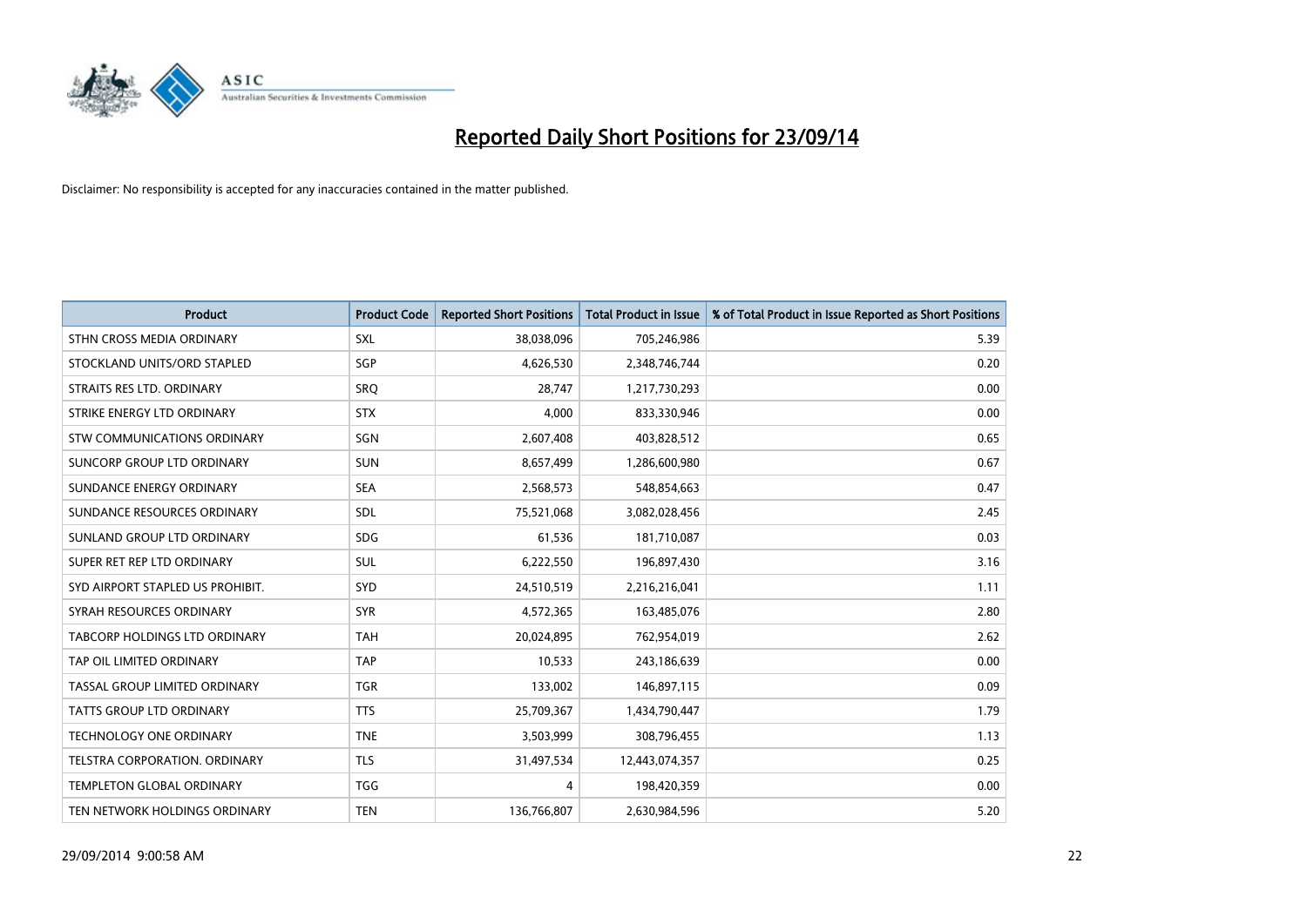

| <b>Product</b>                       | <b>Product Code</b> | <b>Reported Short Positions</b> | <b>Total Product in Issue</b> | % of Total Product in Issue Reported as Short Positions |
|--------------------------------------|---------------------|---------------------------------|-------------------------------|---------------------------------------------------------|
| TERANGA GOLD CORP CDI 1:1            | <b>TGZ</b>          | 72,635                          | 78,813,145                    | 0.09                                                    |
| TFS CORPORATION LTD ORDINARY         | <b>TFC</b>          | 3,381,477                       | 324,157,408                   | 1.04                                                    |
| THE REJECT SHOP ORDINARY             | <b>TRS</b>          | 2,296,913                       | 28,844,648                    | 7.96                                                    |
| THORN GROUP LIMITED ORDINARY         | <b>TGA</b>          | 13,486                          | 150,634,985                   | 0.01                                                    |
| <b>TIGER RESOURCES ORDINARY</b>      | <b>TGS</b>          | 5,670,022                       | 1,050,898,719                 | 0.54                                                    |
| TITAN ENERGY SERVICE ORDINARY        | <b>TTN</b>          | 5,967                           | 51,192,701                    | 0.01                                                    |
| TOLL HOLDINGS LTD ORDINARY           | <b>TOL</b>          | 22,762,708                      | 717,318,622                   | 3.17                                                    |
| TORO ENERGY LIMITED ORDINARY         | <b>TOE</b>          | 9,845                           | 1,567,784,418                 | 0.00                                                    |
| TOX FREE SOLUTIONS ORDINARY          | <b>TOX</b>          | 2,724,673                       | 133,752,359                   | 2.04                                                    |
| TPG TELECOM LIMITED ORDINARY         | <b>TPM</b>          | 10,430,454                      | 793,808,141                   | 1.31                                                    |
| TRADE ME GROUP ORDINARY              | <b>TME</b>          | 4,072,107                       | 396,584,956                   | 1.03                                                    |
| <b>TRANSFIELD SERVICES ORDINARY</b>  | <b>TSE</b>          | 8,743,759                       | 512,457,716                   | 1.71                                                    |
| TRANSPACIFIC INDUST. ORDINARY        | <b>TPI</b>          | 15,083,004                      | 1,579,648,778                 | 0.95                                                    |
| TRANSURBAN GROUP TRIPLE STAPLED SEC. | <b>TCL</b>          | 12,003,960                      | 1,906,390,878                 | 0.63                                                    |
| <b>TREASURY GROUP ORDINARY</b>       | <b>TRG</b>          | 32,665                          | 23,697,498                    | 0.14                                                    |
| TREASURY WINE ESTATE ORDINARY        | <b>TWE</b>          | 6,700,496                       | 651,261,403                   | 1.03                                                    |
| TRITON MIN LTD ORDINARY              | <b>TON</b>          | 730                             | 309,655,302                   | 0.00                                                    |
| TROY RESOURCES LTD ORDINARY          | <b>TRY</b>          | 3,266,507                       | 195,096,457                   | 1.67                                                    |
| <b>TZ LIMITED ORDINARY</b>           | <b>TZL</b>          | 5,278,454                       | 384,874,293                   | 1.37                                                    |
| UGL LIMITED ORDINARY                 | UGL                 | 13,731,643                      | 166,511,240                   | 8.25                                                    |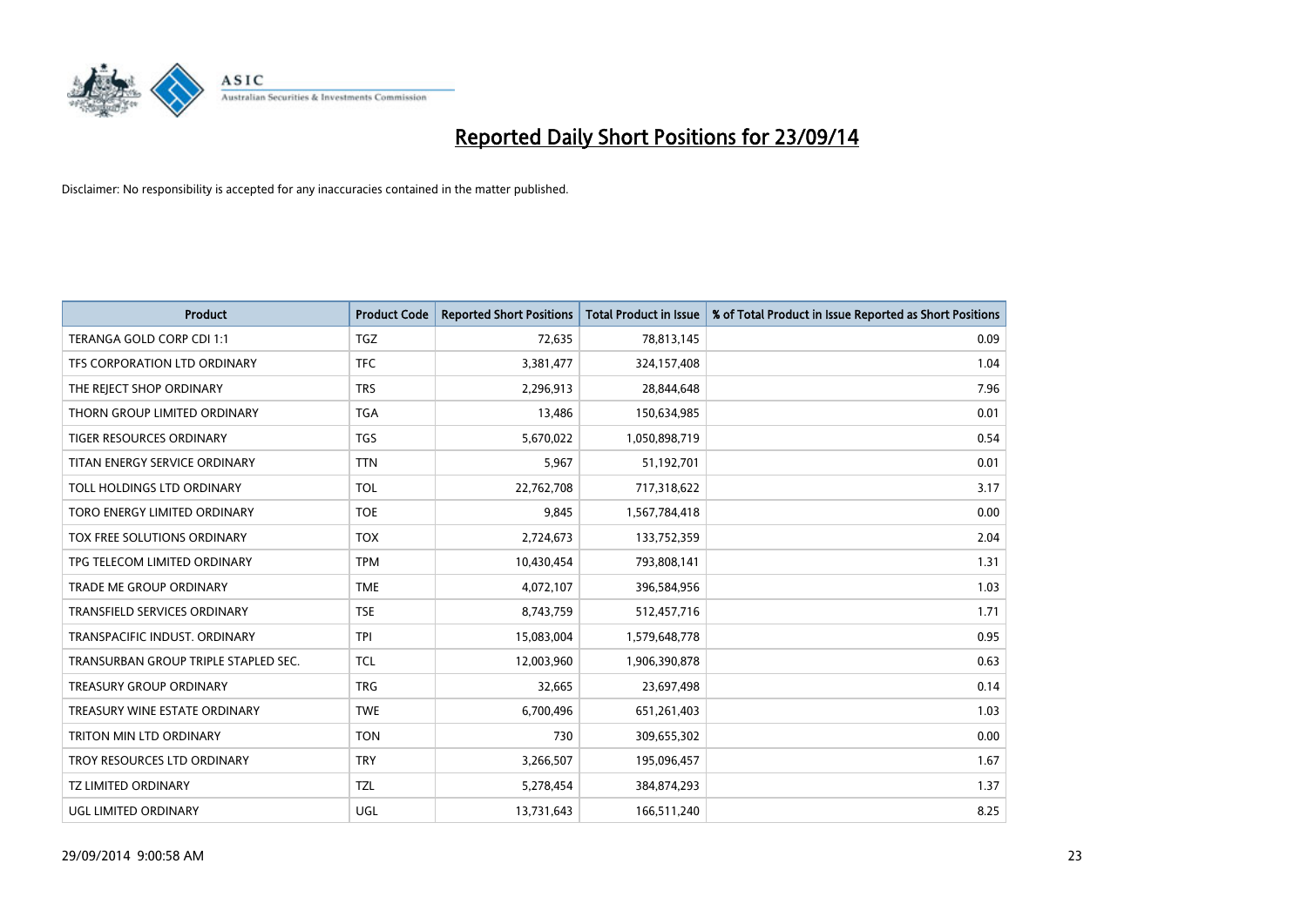

| <b>Product</b>                       | <b>Product Code</b> | <b>Reported Short Positions</b> | <b>Total Product in Issue</b> | % of Total Product in Issue Reported as Short Positions |
|--------------------------------------|---------------------|---------------------------------|-------------------------------|---------------------------------------------------------|
| UNILIFE CORPORATION CDI 6:1          | <b>UNS</b>          | 108,562                         | 268,559,046                   | 0.04                                                    |
| UXC LIMITED ORDINARY                 | <b>UXC</b>          | 3,120,655                       | 323,521,547                   | 0.96                                                    |
| <b>VEDA GROUP LTD ORDINARY</b>       | <b>VED</b>          | 14,862,453                      | 842,055,406                   | 1.77                                                    |
| VILLA WORLD LTD. ORDINARY            | <b>VLW</b>          | 28,871                          | 93,663,800                    | 0.03                                                    |
| <b>VILLAGE ROADSHOW LTD ORDINARY</b> | <b>VRL</b>          | 468,399                         | 159,509,459                   | 0.29                                                    |
| <b>VIRGIN AUS HLDG LTD ORDINARY</b>  | <b>VAH</b>          | 54,166,252                      | 3,514,825,734                 | 1.54                                                    |
| <b>VIRTUS HEALTH LTD ORDINARY</b>    | <b>VRT</b>          | 4,285,279                       | 79,847,678                    | 5.37                                                    |
| <b>VOCATION LTD ORDINARY</b>         | <b>VET</b>          | 13,763,130                      | 230,000,000                   | 5.98                                                    |
| <b>VOCUS COMMS LTD ORDINARY</b>      | VOC                 | 533,005                         | 94,622,166                    | 0.56                                                    |
| WARRNAMBOOL CHEESE ORDINARY          | <b>WCB</b>          | 19                              | 56,098,797                    | 0.00                                                    |
| WATPAC LIMITED ORDINARY              | <b>WTP</b>          | 2,737                           | 186,489,922                   | 0.00                                                    |
| <b>WDS LIMITED ORDINARY</b>          | <b>WDS</b>          | 64,722                          | 144,740,614                   | 0.04                                                    |
| WEBIET LIMITED ORDINARY              | <b>WEB</b>          | 1,448,331                       | 79,397,959                    | 1.82                                                    |
| <b>WESFARMERS LIMITED ORDINARY</b>   | <b>WES</b>          | 4,712,098                       | 1,143,274,951                 | 0.41                                                    |
| <b>WESTERN AREAS LTD ORDINARY</b>    | <b>WSA</b>          | 16,636,945                      | 232,580,131                   | 7.15                                                    |
| WESTERN DESERT RES. ORDINARY         | <b>WDR</b>          | 2,490,070                       | 620,049,919                   | 0.40                                                    |
| WESTERN DESERT RES. RIGHTS 31-MAR-14 | <b>WDRR</b>         | 17,835                          | 120,009,662                   | 0.01                                                    |
| <b>WESTFIELD CORP STAPLED</b>        | WFD                 | 1,666,051                       | 2,078,089,686                 | 0.08                                                    |
| WESTFIELD GROUP ORD/UNIT STAPLED SEC | <b>WDC</b>          | 1,903,660                       | 2,078,089,686                 | 0.09                                                    |
| WESTPAC BANKING CORP ORDINARY        | <b>WBC</b>          | 32,574,884                      | 3,109,048,309                 | 1.05                                                    |